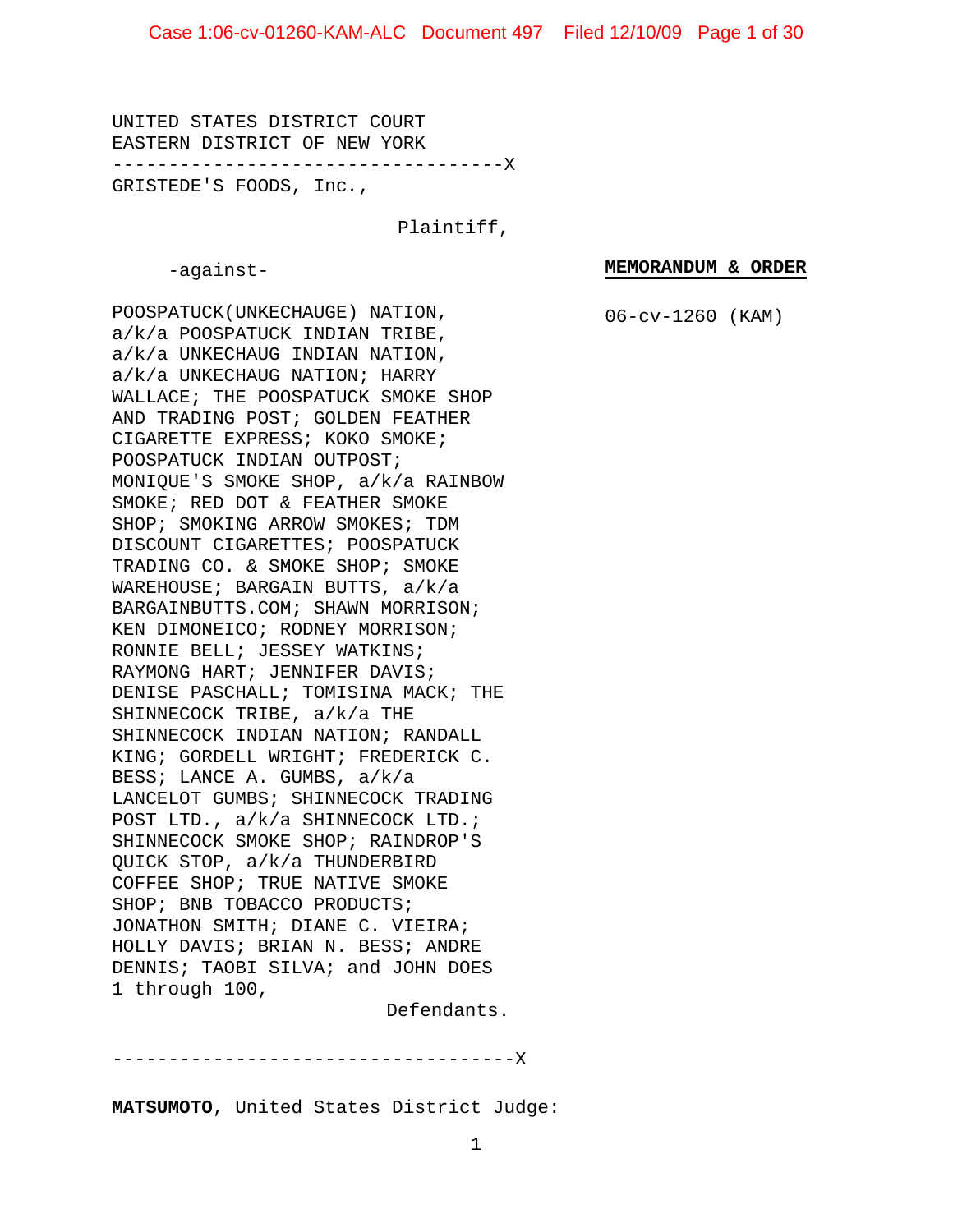Before the court is a motion to stay this action by the defendants Shinnecock Indian Nation; Gordell Wright, Frederick C. Bess, and Randy King $^{\rm l}$ , each sued in his official capacity as an alleged senior official of the Shinnecock Nation; Lance A. Gumbs, in his individual capacity, and the Shinnecock Trading Post (together, "Gumbs defendants"); Dianne Vieira; Raindrop's Quick Stop; Brian N. Bess; BNB Tobacco Products; and True Native Smoke Shop (collectively, "Shinnecock defendants") pending a Bureau of Indian Affairs ("BIA") determination of the tribal status of the Shinnecock Nation. For the following reasons, the Shinnecock defendants' motion to stay is granted with the limitation that if the BIA has not made a final determination on the Shinnecock's tribal status by August 1, 2010, the Shinnecock defendants shall make a showing to the court as to why the stay should not be lifted.

#### **BACKGROUND**

#### **I. Procedural History**

On March 20, 2006, plaintiff Gristede's Foods, Inc. ("Gristede's" or "plaintiff") commenced this action against the Unkechauge Nation, a/k/a Unkechauge Poospatuck Tribe (the

<sup>1</sup> On May 28, 2009, defendant informed that court that Lance A. Gumbs, previously named in his official tribal capacity had ceased to hold the office of Trustee of the Shinnecock Indian Nation and his successor, Randy King was automatically substituted. (Doc. Nos. 489, 490.) Lance A. Gumbs, as sued in his official tribal capacity, was terminated as a defendant on July 20, 2009.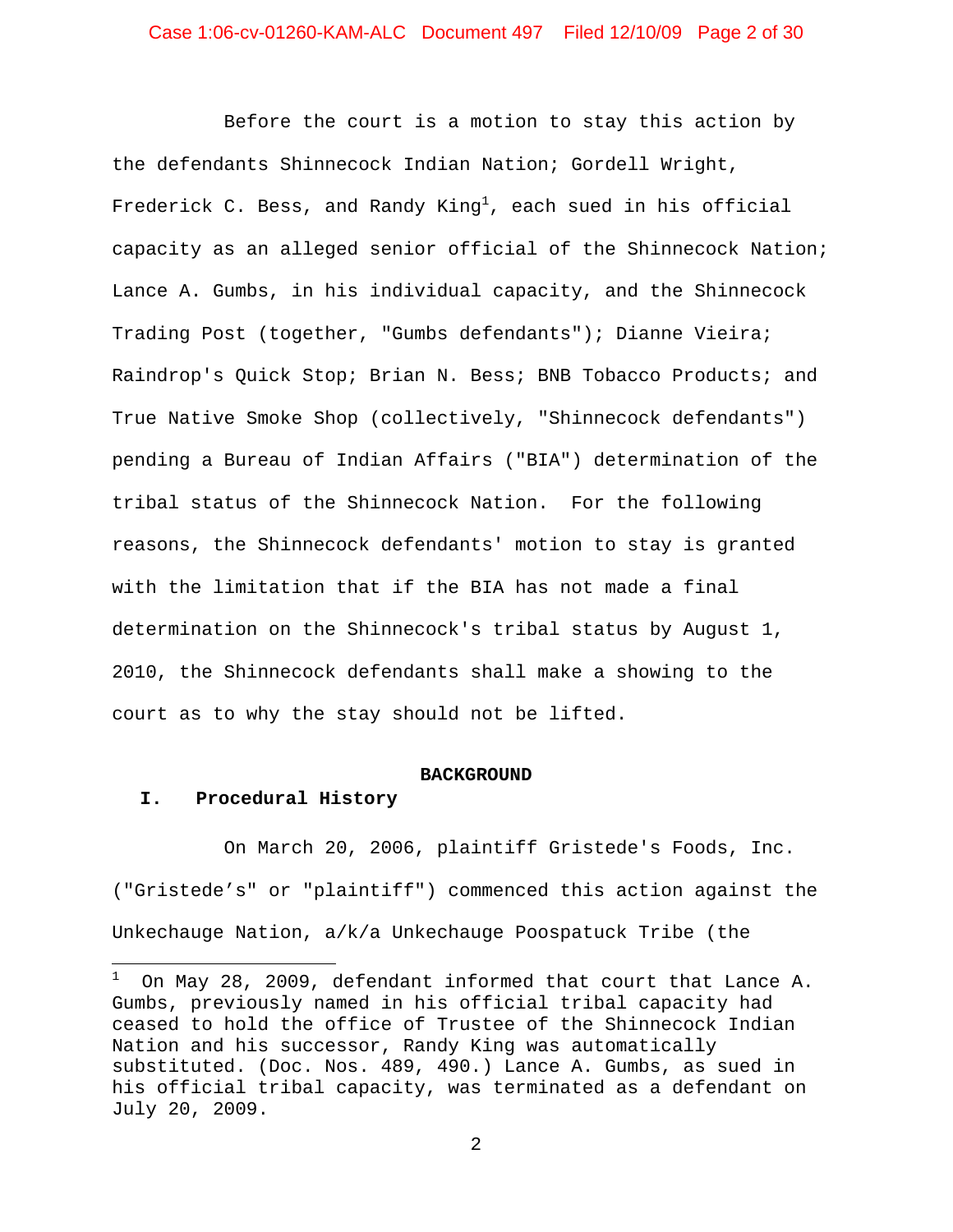# Case 1:06-cv-01260-KAM-ALC Document 497 Filed 12/10/09 Page 3 of 30

"Unkechauge" or "tribe") and the Shinnecock Tribe, a/k/a the Shinnecock Indian Nation (the "Shinnecock"); individual defendants Harry Wallace ("Wallace"), Randall King, James W. Eleazer, Jr., and Lance A. Gumbs; and the Poospatuck Smoke Shop and Trading Post (the "Poospatuck Smoke Shop" or "Smoke Shop") and Shinnecock, Ltd. Plaintiff, the owner of several supermarkets in the New York City metropolitan area and on Long Island, New York, alleged violations of RICO and the Lanham Act, and state law claims for unjust enrichment, unfair competition, deceptive trade practices, and false advertising resulting from defendants' tax-free cigarette sales and advertising.

In July 2006, the defendants who were a party to the action at the time filed a motion to dismiss for lack of subject matter jurisdiction pursuant to Rule 12(b)(1) of the Federal Rules of Civil Procedure, asserting that they are immune from suit by virtue of their sovereign immunity as Indian tribes. In an order of December 22, 2006, the court deferred ruling on the motion pending further briefing and an evidentiary hearing on the tribal status of the Shinnecock and Unkechauge defendants. After filing a motion for reconsideration, the defendants were granted leave to file new Rule 12 motions, and the motions to dismiss pursuant to Rule  $12(b)(1)$  and for reconsideration were subsequently withdrawn without prejudice to reinstatement if the new Rule 12 motions were denied.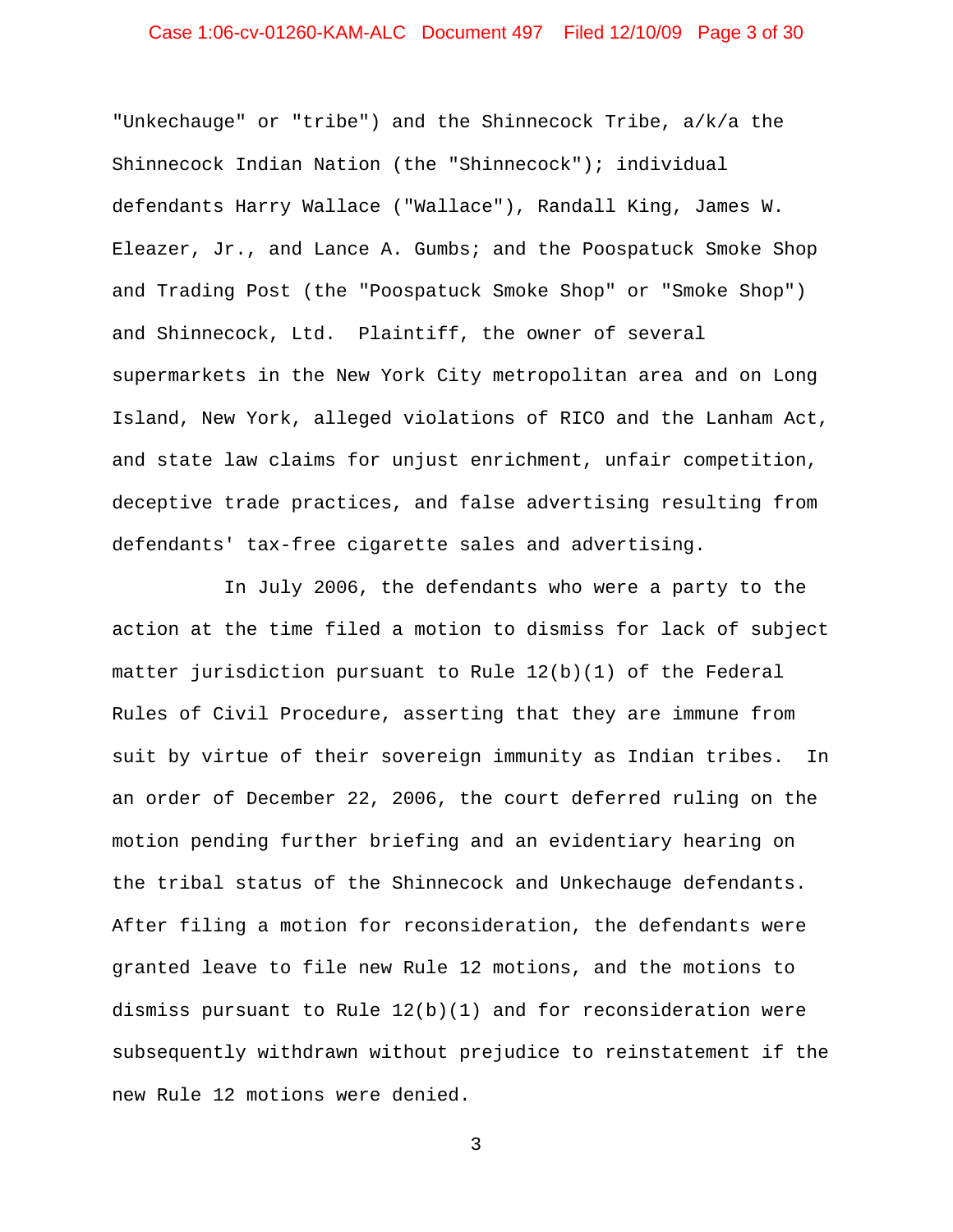# Case 1:06-cv-01260-KAM-ALC Document 497 Filed 12/10/09 Page 4 of 30

On November 5, 2007, the court denied in part the defendants' motion to dismiss pursuant to Rule 12(b)(6) and the parties renewed their motion to dismiss pursuant to Rule 12(b)(1). (Doc. No. 75.) The court set a discovery schedule and hearing for the proposed Rule  $12(b)(1)$  motion. On December 21, 2007, plaintiff filed its Amended Complaint to include those claims sustained by the court - the false advertising claim under the Lanham Act and the state consumer fraud claims - and to name Lance A. Gumbs in his individual capacity for his ownership and operation of the Shinnecock Trading Post, previously identified as Shinnecock, Ltd. (Doc. No. 82.) The Shinnecock, Randall King, James W. Eleazer, Jr., Lance A. Gumbs, and Shinnecock Trading Post defendants subsequently decided not to pursue the Rule  $12(b)(1)$  motion and obtained an order vacating their sovereign immunity discovery schedule. $^2$  (1/4/08 Order granting Motion to Terminate Discovery Plan.)

On August 18, 2008, plaintiff filed a Second Amended Complaint which included additional defendants who are parties to this motion: Gordell Wright, Frederick C. Bess, Dianne Vieira, Raindrop's Quick Stop, Brian N. Bess, BNB Tobacco Products, and True Native Smoke Shop, among others not in the

 $^2$  By decision dated October 8, 2009, the court granted the 12(b)(1) motions as to the Unkechauge tribe and to Chief Henry Wallace in his tribal capacity, and denied the 12(b)(1) motion as to Chief Henry Wallace in his individual capacity and as to the Poospatuck Smoke Shop and Trading Post. (Doc. No. 493.)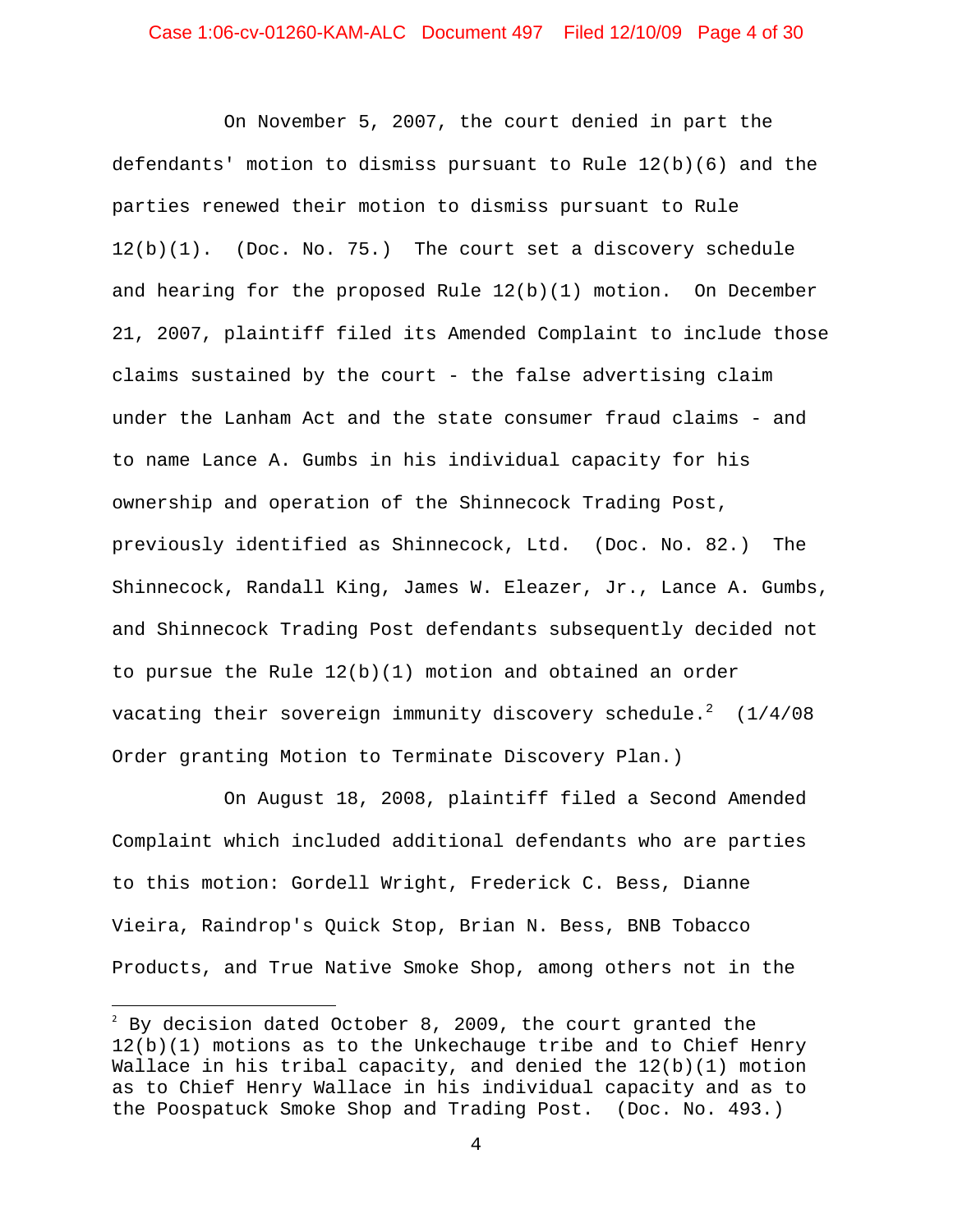# Case 1:06-cv-01260-KAM-ALC Document 497 Filed 12/10/09 Page 5 of 30

original complaint. (Doc. No. 142.) On October 10, 2008, defendants Wright, Bess, Gumbs, the Shinnecock Trading Post, and the Shinnecock answered the Second Amended Complaint and asserted counterclaims against plaintiff. $^3$  (Doc. Nos. 404, 405.) Defendants BNB Tobacco Products, Brian N. Bess, Dianne C Vieira, Raindrop's Quick Stop, and True Native Smoke Shop were granted an extension of time to file their Answer until twenty days from entry of this Memorandum & Order. (Order 2/11/09.)

#### **II. The Shinnecock Indian Nation's Pending BIA Application**

Over thirty years ago, on September 5, 1978, the Department of the Interior ("DOI") promulgated regulations for tribal recognition of Indian groups through the BIA. 25 C.F.R. § 83, et seq*.* (2006). The Shinnecock Nation was listed as a group petitioning for recognition in a list published by the DOI on January 2, 1979.

The BIA has not, to date, made a decision as to the tribal status of the Shinnecock and, in 2005, the United States District Court for the Eastern District of New York considered the tribal status of the Shinnecock for the purpose of determining whether the tribe could construct a casino on

By decision dated December 1, 2009, the court granted the plaintiff's motion to dismiss those counterclaims, but granted leave to amend the counterclaims for tortious interference with prospective economic advantage and for abuse of process. (Doc. No. 496)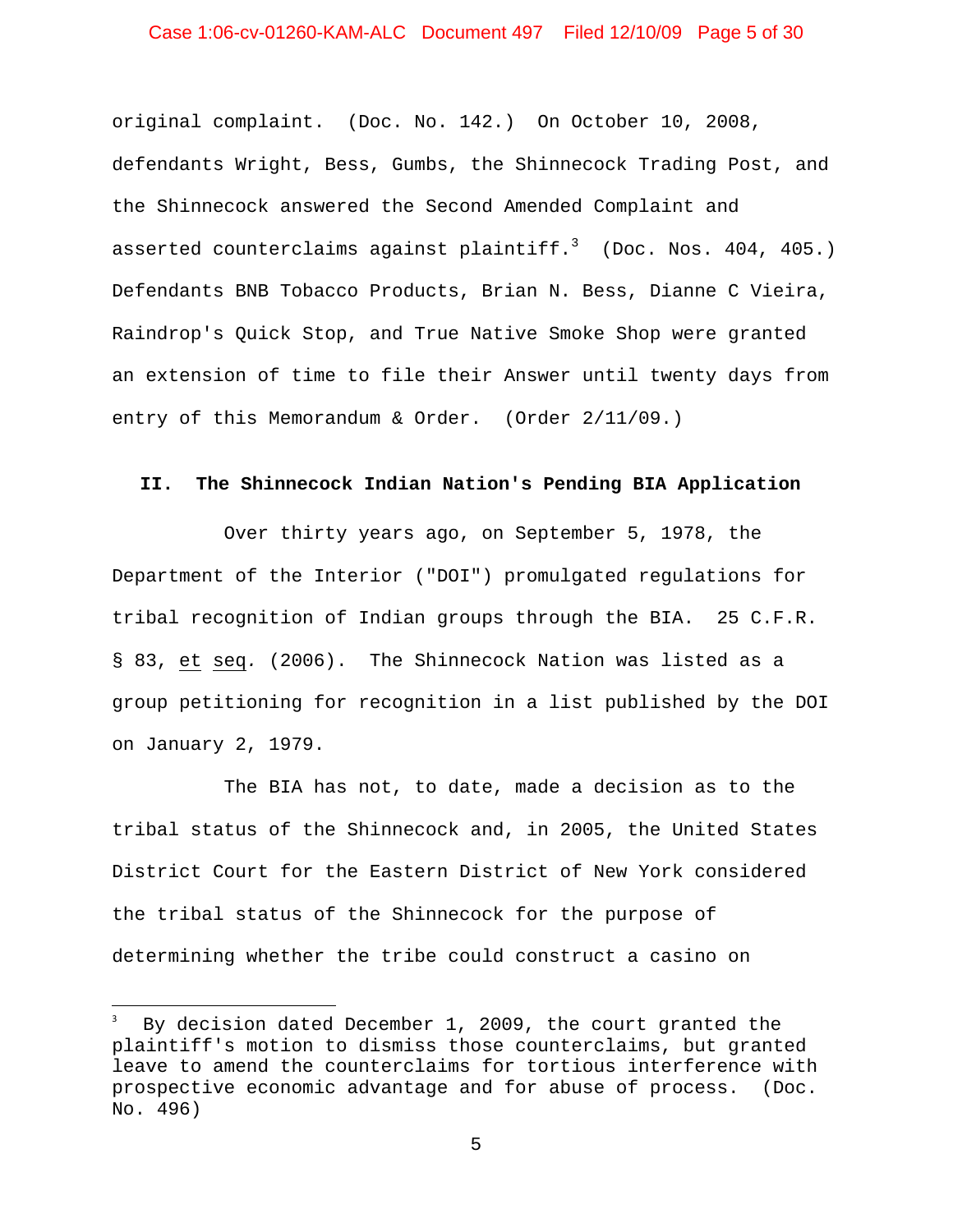# Case 1:06-cv-01260-KAM-ALC Document 497 Filed 12/10/09 Page 6 of 30

Shinnecock land. New York v. Shinnecock Indian Nation, 400 F. Supp. 2d 486 (E.D.N.Y. 2005). The court held that the Shinnecock met the federal common law definition of a "tribe" as articulated in Montoya v. United States, 180 U.S. 261 (1901). Shinnecock Indian Nation, 400 F. Supp. 2d at 493. However, despite the determination of Shinnecock's tribal status through federal common law, the DOI did not place the Shinnecock on the list of federally recognized tribes, promulgated pursuant to the Federally Recognized Indian Tribe List Act of 1994. 25 U.S.C. § 479a, et seq.

The Shinnecock subsequently sued the BIA alleging undue delay in determining the petition for tribal recognition and violation of the Administrative Procedures Act and the List Act. Shinnecock Indian Nation v. Kempthorne, No. 06-cv-5013, 2008 U.S. Dist. Lexis 75826, at \*1 (E.D.N.Y. Sept. 30, 2008). As a result of the litigation, the Shinnecock was granted a waiver which moved the Shinnecock to the top of the DOI's list and established a timetable for the DOI's decision about the Shinnecock's tribal status. On October 6, 2008, United States Attorney Benton Campbell submitted a letter in the Shinnecock Indian Nation v. Kempthorne case stating that the DOI will issue a proposed finding on the Nation's petition "within one year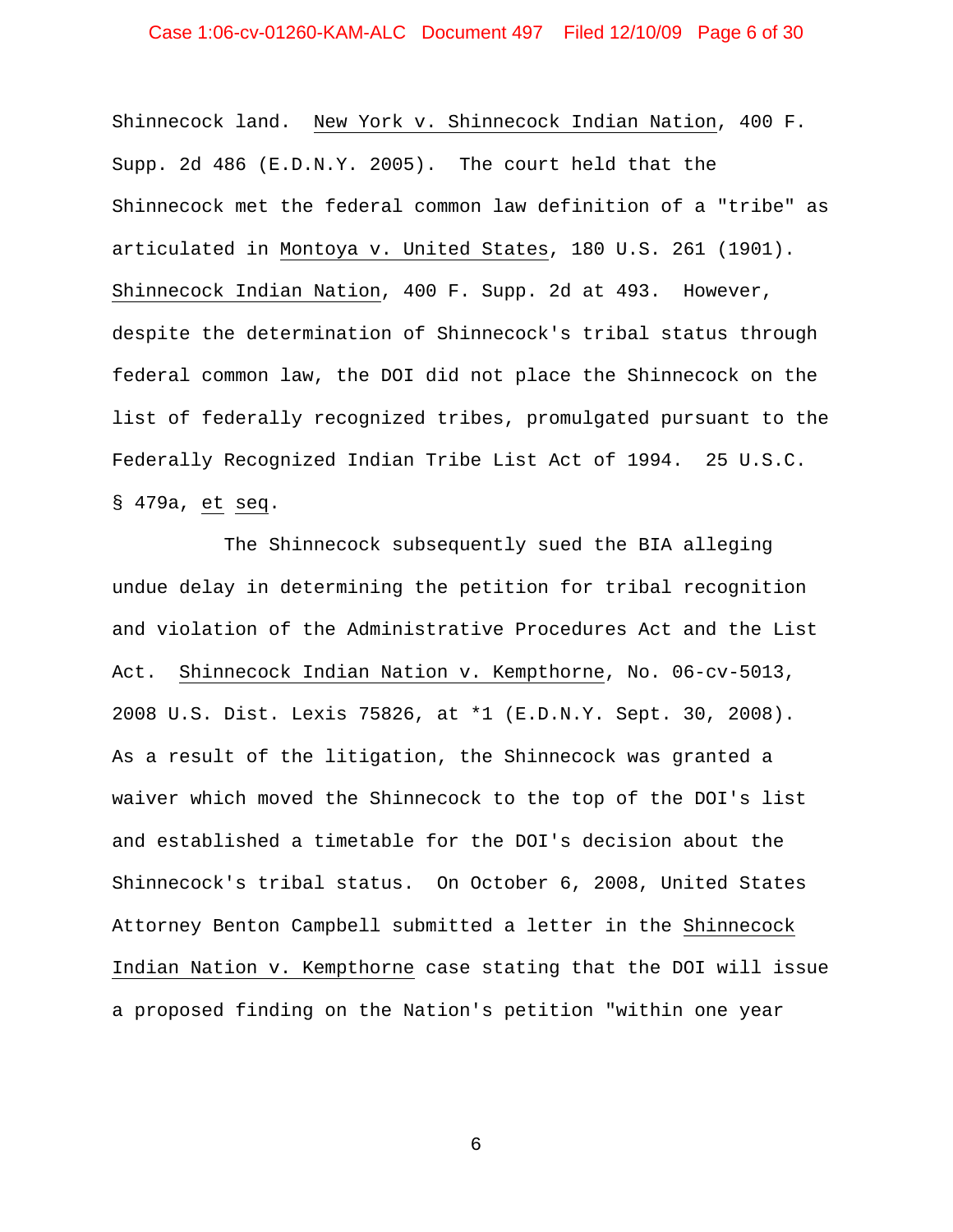# Case 1:06-cv-01260-KAM-ALC Document 497 Filed 12/10/09 Page 7 of 30

from the date the petition is placed on active consideration (November 10, 2009)."<sup>4</sup> (Shinnecock Defs.' Mem., Ex. 2 at 2.)

As a result of this recent development regarding its pending BIA application for tribal recognition, on November 13, 2008, the Shinnecock, together with Wright, Bess, Gumbs, and the Shinnecock Trading Post defendants, requested leave to file a motion to stay this action pending the BIA's determination on the Shinnecock's tribal status. (Doc. No. 424.) The motion to stay on behalf of the Shinnecock defendants was fully briefed on February 6, 2009. Subsequently, on May 28, 2009, the Shinnecock defendants filed a letter informing the court that the Shinnecock and the BIA entered into a Stipulation and Order in Shinnecock Indian Nation v. Kempthorne establishing a timeline for final determination of the Shinnecock Indian Nation's petition for federal recognition ("Shinnecock Stipulation and Order"). (Doc. No. 491.) Pursuant to the Shinnecock Stipulation and Order, a proposed finding on the Shinnecock's petition will be made on or before December 15, 2009 and the Shinnecock defendants anticipate that a final determination will be issued "by or before the middle of next year (approximately July 19, 2010)." (Doc. No. 491.)

<sup>&</sup>lt;sup>4</sup> As explained, <u>infra</u>, this date was later changed to December 15, 2009. (Doc. No. 491.)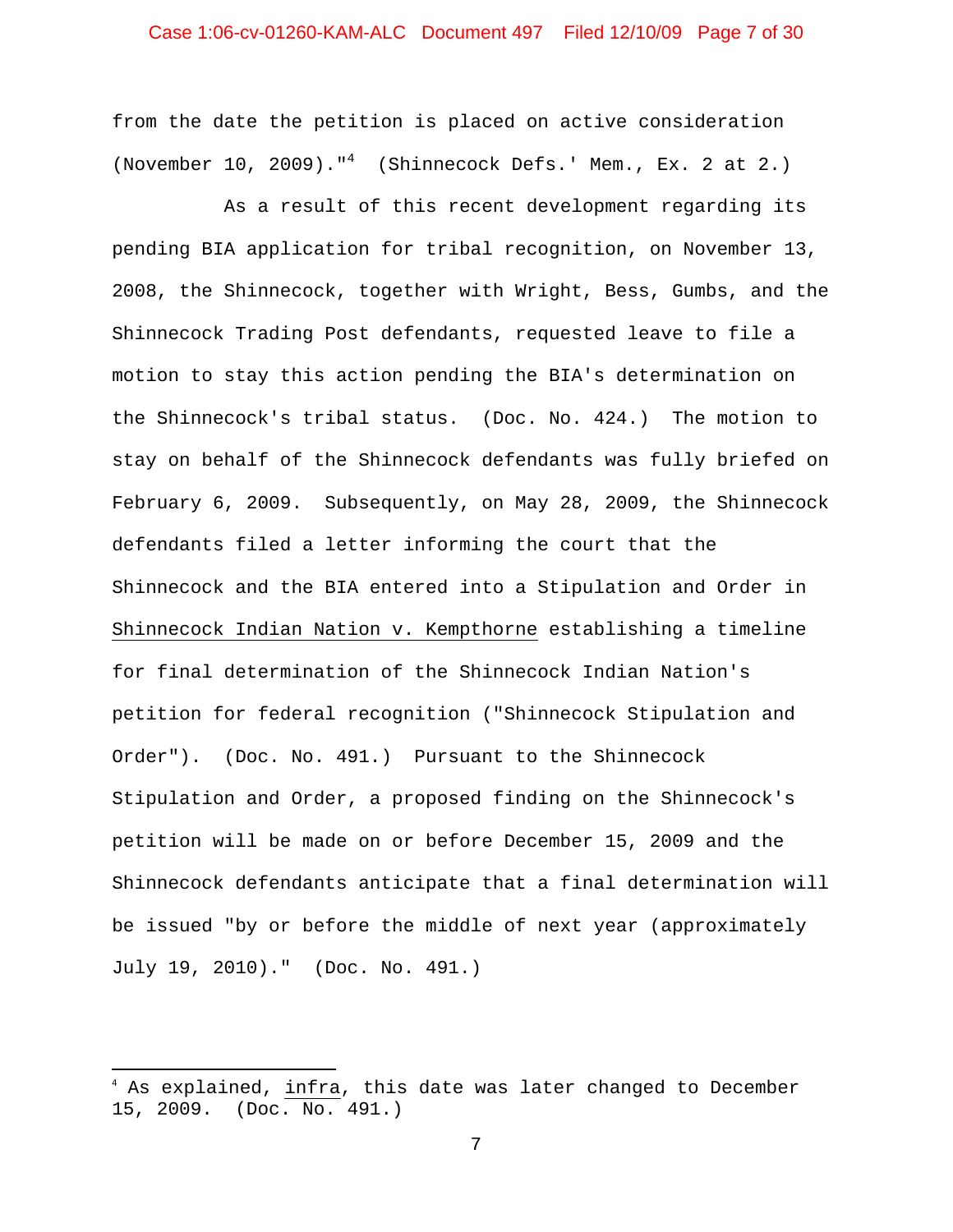#### **DISCUSSION**

# **I. Shinnecock Defendants' Motion to Stay Pending the BIA Determination**

In the present motion before the court, the Shinnecock defendants argue that a stay pending a determination of tribal status by the BIA is warranted because, should the Shinnecock be placed on the BIA's list of federally recognized tribes, it will be immune from suit. Accordingly, defendants argue that the defendant smoke shops and owners thereof would enjoy the tribe's immunity as entities of the tribe.

As discussed in Gristede's Foods, Inc. v. Unkechauge Nation,--- F. Supp. 2d ----, 2009 WL 3235181, at \*21 (E.D.N.Y. Oct. 8, 2009), "an Indian tribe is subject to a suit only where Congress has authorized the suit or the tribe has waived its immunity." Kiowa Tribe of Okla. v. Mfg. Techs, Inc., 523 U.S. 751, 754 (1998). To enjoy sovereign immunity, a group of Indians must be a tribe recognized by federal law. Pursuant to federal law, a group of Indians is a tribe if it either: 1) has been federally recognized by Congress or the BIA; or 2) meets the common law definition first articulated by the Supreme Court in Montoya v. United States, 180 U.S. 261 (1901). See United States v. Sandoval, 231 U.S. 28, 46-47 (1913); Native Village of Tyonek v. Puckett, 957 F.2d 631, 635 (9th Cir. 1992). Therefore, should the BIA recognize the Shinnecock as a tribe,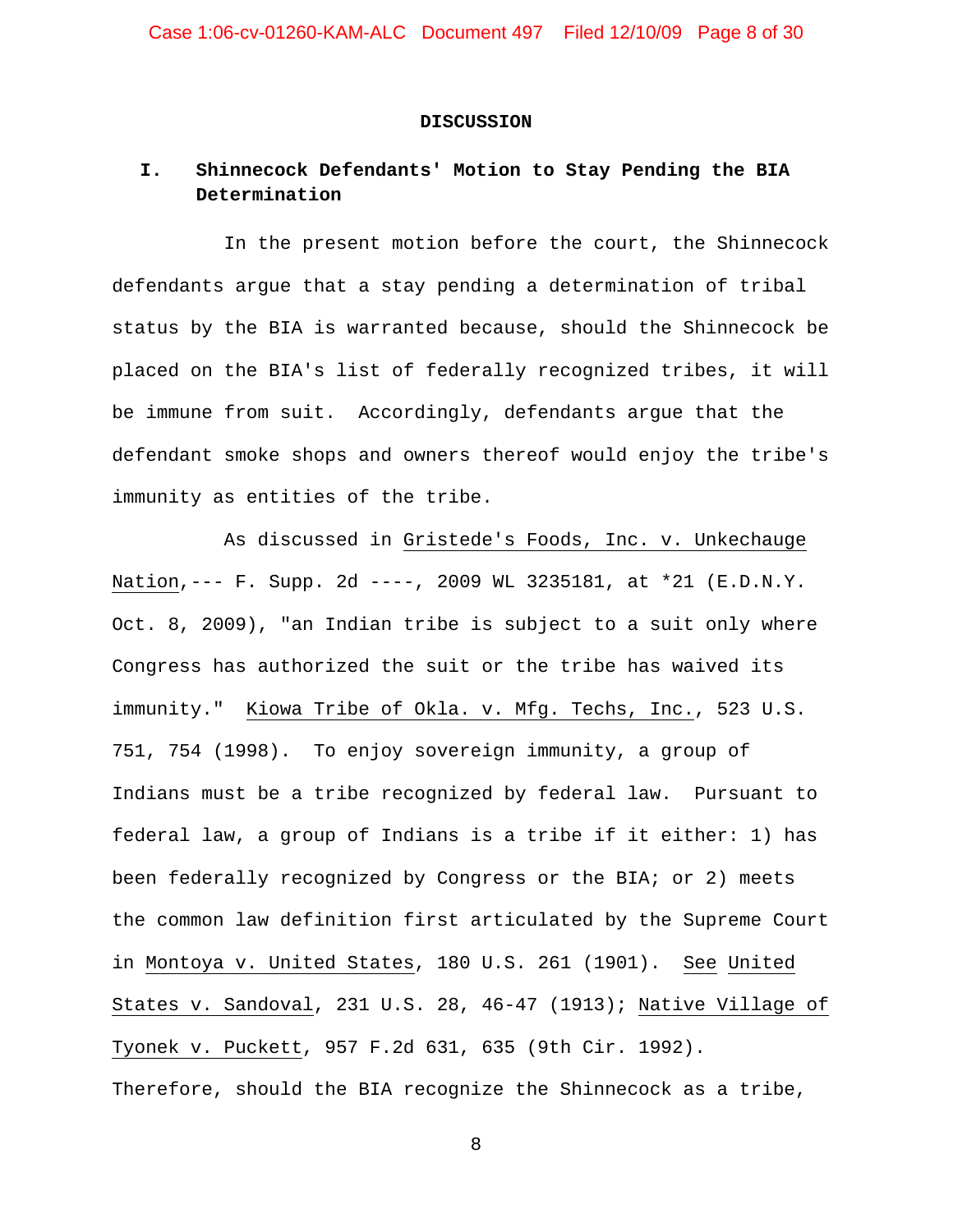# Case 1:06-cv-01260-KAM-ALC Document 497 Filed 12/10/09 Page 9 of 30

the Shinnecock would be entitled to immunity from suit. Likewise, defendants Wright, Bess, and King, as sued in their official tribal capacities, would share in the Shinnecock's immunity.

Even if the Shinnecock is recognized as a tribe by the BIA, however, the additional Shinnecock defendant smoke shops and individuals sued in their individual capacity must establish that they are "arms of the tribe" in order to share in its immunity. See, e.g., Native Am. Distrib. v. Seneca-Cayuga Tobacco Co., 546 F.3d 1288, 1292-96 (10th Cir. 2008) (holding that tobacco manufacturer had sovereign immunity as an enterprise of the tribe, which deprived the district court of subject matter jurisdiction); Allen v. Gold Country Casino, 464 F.3d 1044, 1046-47 (9th Cir. 2006) (holding that casino was entitled to tribal sovereign immunity as an arm of the tribe); accord Bassett v. Mashantucket Pequot Tribe, 204 F.3d 343, 358 (2d Cir. 2000) ("It may be that the district court will conclude, upon further analysis, that the museum is an agency of the Tribe and, as such, is entitled to benefit from the Tribe's immunity."). Therefore, although the BIA's recognition of the Shinnecock's tribal status is necessary for the tribe and the tribal officials to claim immunity, such tribal status is insufficient to automatically render the Shinnecock smoke shop and individual defendants immune from suit.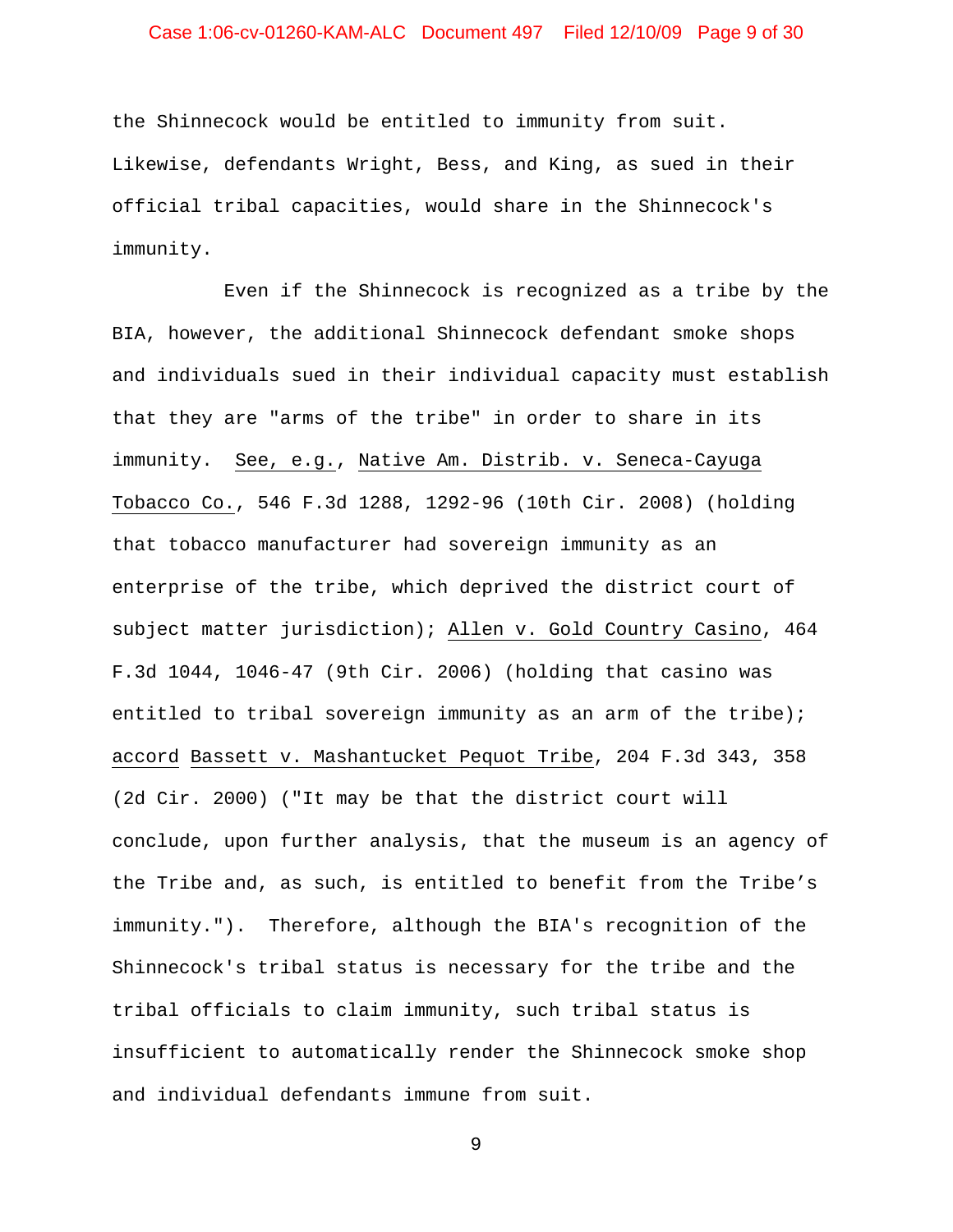#### **A. The Doctrine of Primary Jurisdiction**

To determine if a stay is warranted pending a BIA determination of the Shinnecock's tribal status for any or all of the Shinnecock defendants, the court is guided by the Second Circuit's analysis in Golden Hill Paugussett Tribe of Indians v. Weicker, 39 F.3d 51 (2d Cir. 1994). In Golden Hill, the Second Circuit held that the doctrine of primary jurisdiction was applicable where the plaintiff tribe, which brought suit under the NonIntercourse Act, had a pending petition with the BIA for federal recognition. Id. at 58-60. Instead of determining tribal status "where the [tribe] ha[d] already invoked BIA authority," the Golden Hill court stayed the action pending the BIA's determination, after analyzing the interests at stake in a delay. Id. at 60-61.

The Second Circuit applies the doctrine of primary jurisdiction in cases, as here, "where a claim is originally cognizable in the courts, but enforcement of the claim requires, or is materially aided by, the resolution of threshold issues, usually of a factual nature, which are placed within the special competence of the administrative body." Id. at 58-59 (citations omitted). The threshold issue in determining whether the primary jurisdiction doctrine applies is "whether both the court and an agency have jurisdiction over the same issue." Id. at 59. In Golden Hill, the Second Circuit reasoned that the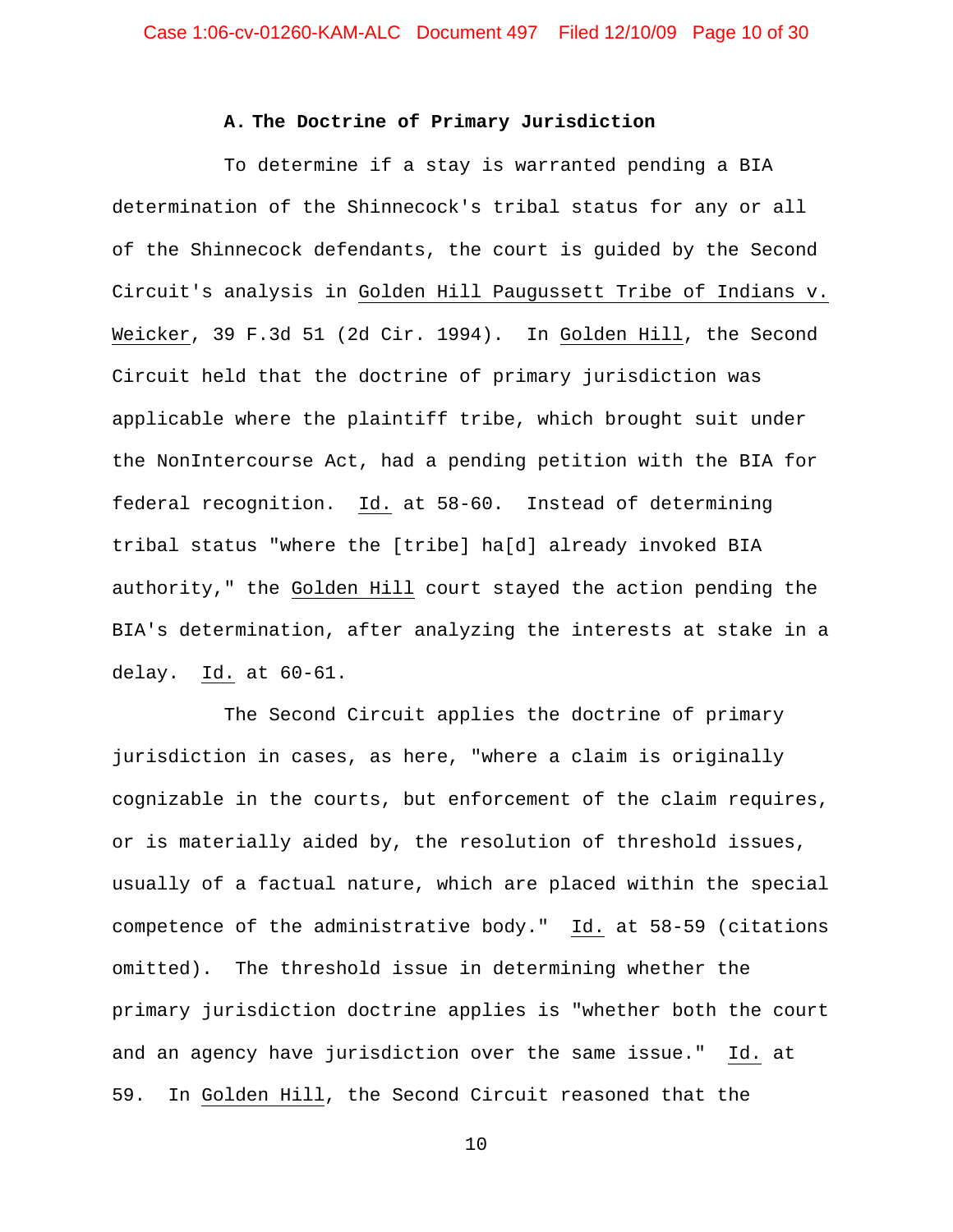# Case 1:06-cv-01260-KAM-ALC Document 497 Filed 12/10/09 Page 11 of 30

federal common law and the BIA criteria overlap, but "their application might not always yield identical results" and "deference to the primary jurisdiction of the agency [is] appropriate," at least where the plaintiff has a pending petition with the BIA. Id. at 59-60. The court left open the question of whether a stay would be appropriate absent a pending BIA application. Id. at 60.

The court finds that the Second Circuit's decision in Golden Hill is squarely on point and binding as far as the application of the primary jurisdiction doctrine is concerned. At issue in this case is the Shinnecock's tribal status – an issue over which both the court and the agency have jurisdiction. Id. at 58-59; see Montoya, 180 U.S. at 266 ; Sandoval, 231 U.S. at 46-47; Puckett, 957 F.2d at 635. See also, Unkechauge Nation,--- F. Supp. 2d ----, 2009 WL 3235181, at \*21. As in Golden Hill, here, there is a pending BIA petition, and, in this case, the Shinnecock petition was recently moved to the "Active Consideration List." Indeed, in this case, the BIA has stipulated to a date certain by which it must issue proposed findings on the Shinnecock's pending application. (Doc. No. 491.) Therefore, the court need not address the question left open by Golden Hill as to whether deference would be appropriate in the absence of a pending BIA application.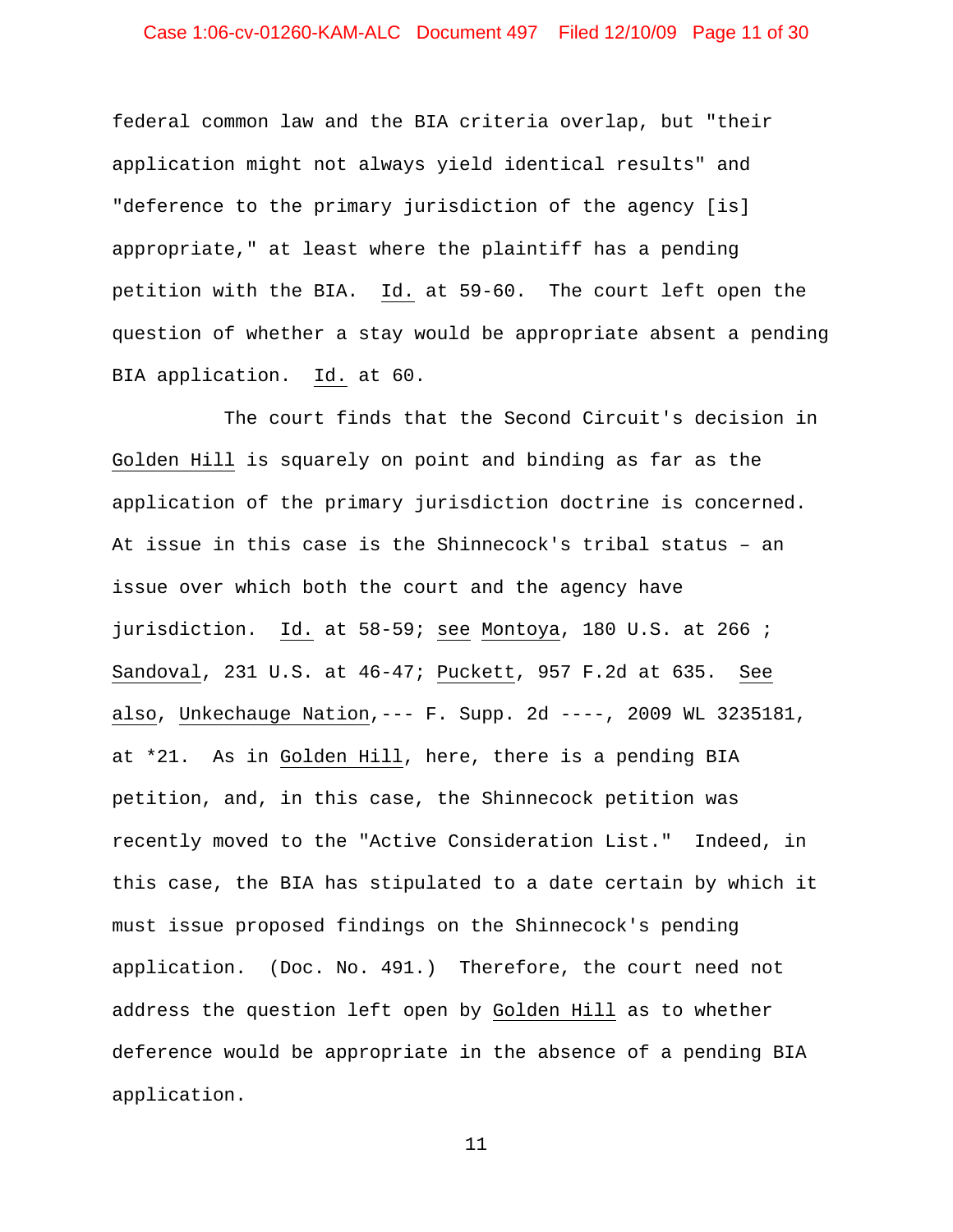# Case 1:06-cv-01260-KAM-ALC Document 497 Filed 12/10/09 Page 12 of 30

As a result, pursuant to the doctrine of primary jurisdiction, the court will defer to the BIA, so long as it is satisfied that any prejudice from the added delay does not weigh against a stay in relation to the other interests at stake. For the following reasons, the court finds that the competing interests weigh in favor of a stay for all defendants. However, the court limits the stay to the extent that if, by August 1, 2010, the BIA has not issued a final determination as to the tribal status of the Shinnecock, the Shinnecock defendants shall make a showing to the court as to why the stay should not be dissolved.

#### **B. Analysis of Prejudice Resulting from a Stay**

In finding that the primary jurisdiction doctrine warrants staying the action pending the BIA's determination on tribal status, the court addresses the competing interests at stake in delaying the matter. Golden Hill, 39 F.3d at 60-61. The Golden Hill court acknowledged the clear "public interest in reasonably prompt adjudication of claims" and discussed the particular detrimental effects of delay on the title of innocent landowners while the BIA considered the application under a leisurely two-year time frame. Id. at 60. Noting that under the circumstances, it would be preferable if the BIA would "fast-track" the matter, the Golden Hill court remanded and directed the district court to stay the action. Id.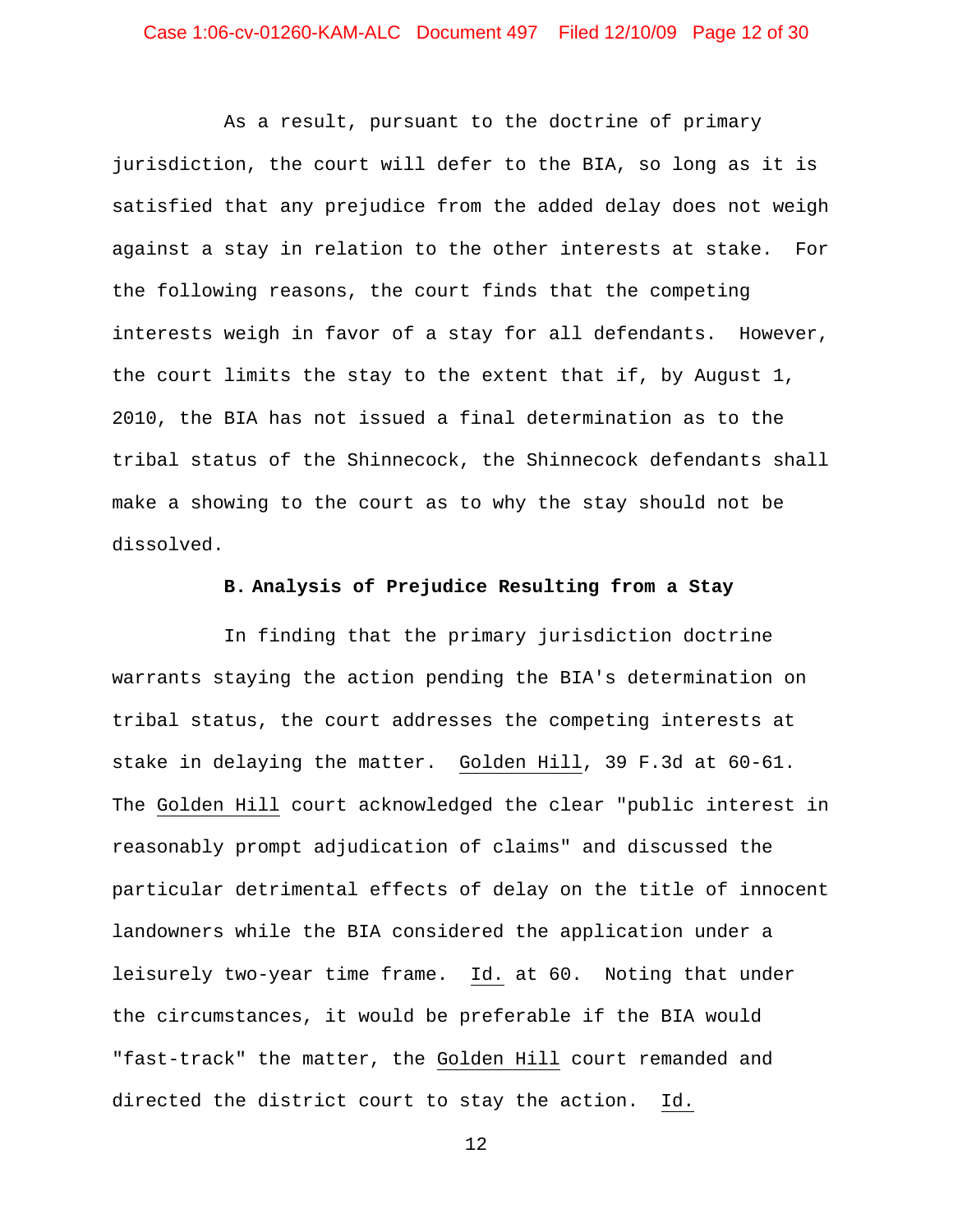# Case 1:06-cv-01260-KAM-ALC Document 497 Filed 12/10/09 Page 13 of 30

Generally, on a motion to stay, the movant bears the burden to establish the necessity for a stay. Lasala v. Needham & Co., 399 F. Supp. 2d 421, 427 (S.D.N.Y. 2005) (citing Clinton v. Jones, 520 U.S. 681, 708 (1997)). If there is "even a fair possibility that the stay for which [the movant] prays will work damage to someone else, the movant must make out a clear case of hardship or inequity in being required to go forward." Id. at 427 (internal quotations omitted). Ultimately, the power to stay proceedings is within the discretion of the court. Landis v. North American Co., 299 U.S. 248, 254-55 (1936). In determining whether a stay is warranted, the court balances the following factors on a case-by-case basis, with the ultimate goal of avoiding prejudice:

> (1) the private interests of the plaintiffs in proceeding expeditiously with the civil litigation as balanced against the prejudice to the plaintiffs if delayed; (2) the private interests of and burden on the defendants; (3) the interests of the courts; (4) the interests of persons not parties to the civil litigation; and (5) the public interest.

Kappel v. Comfort, 914 F. Supp. 1056, 1058 (S.D.N.Y. 1996). In consideration of these factors, the court finds that a stay, with limitation, is warranted.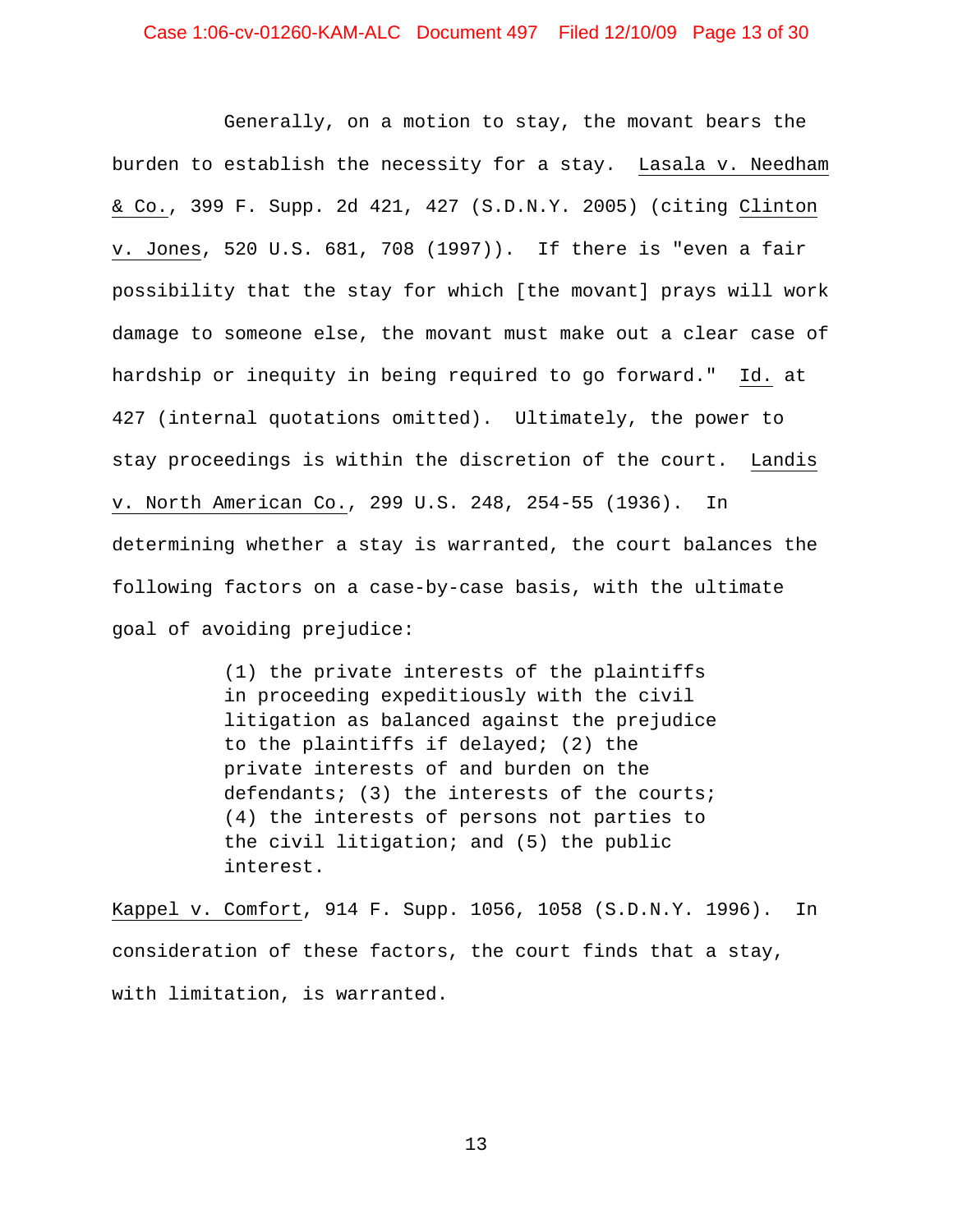#### 1. Interests of the Plaintiff

Plaintiff states that "[s]taying this case for more than a year would be prejudicial to Plaintiff" because plaintiff would go forward with the action with the other defendants, not parties to this motion, against whom plaintiff has alleged similar claims, only to "try the same case again against [the Shinnecock defendants] in a year or more from now should the DOI deny [the Shinnecock's] application." (Pl.'s Opp'n at 7.) Plaintiff notes that even after the BIA makes its final determination, an interested party has 90 days to seek reconsideration of that decision, and there is no time limit by which the BIA must make a decision on reconsideration. (Id. at 7 n. 2.)

First, the Shinnecock Stipulation and Order contemplates that the DOI shall issue a final determination by approximately mid-July of 2010, barring requests for enlargements of the shortened comment periods. (Doc. No. 491.) Furthermore, this Memorandum and Order restricts the length of the stay until August 1, 2010. This limitation significantly undercuts plaintiff's arguments that it will be prejudiced to the extent that plaintiff's argument relies, at least in part, on the premise that a stay will be for an uncertain amount of time and for more than one year. Furthermore, in seeking to consolidate this action with The City of New York v. Golden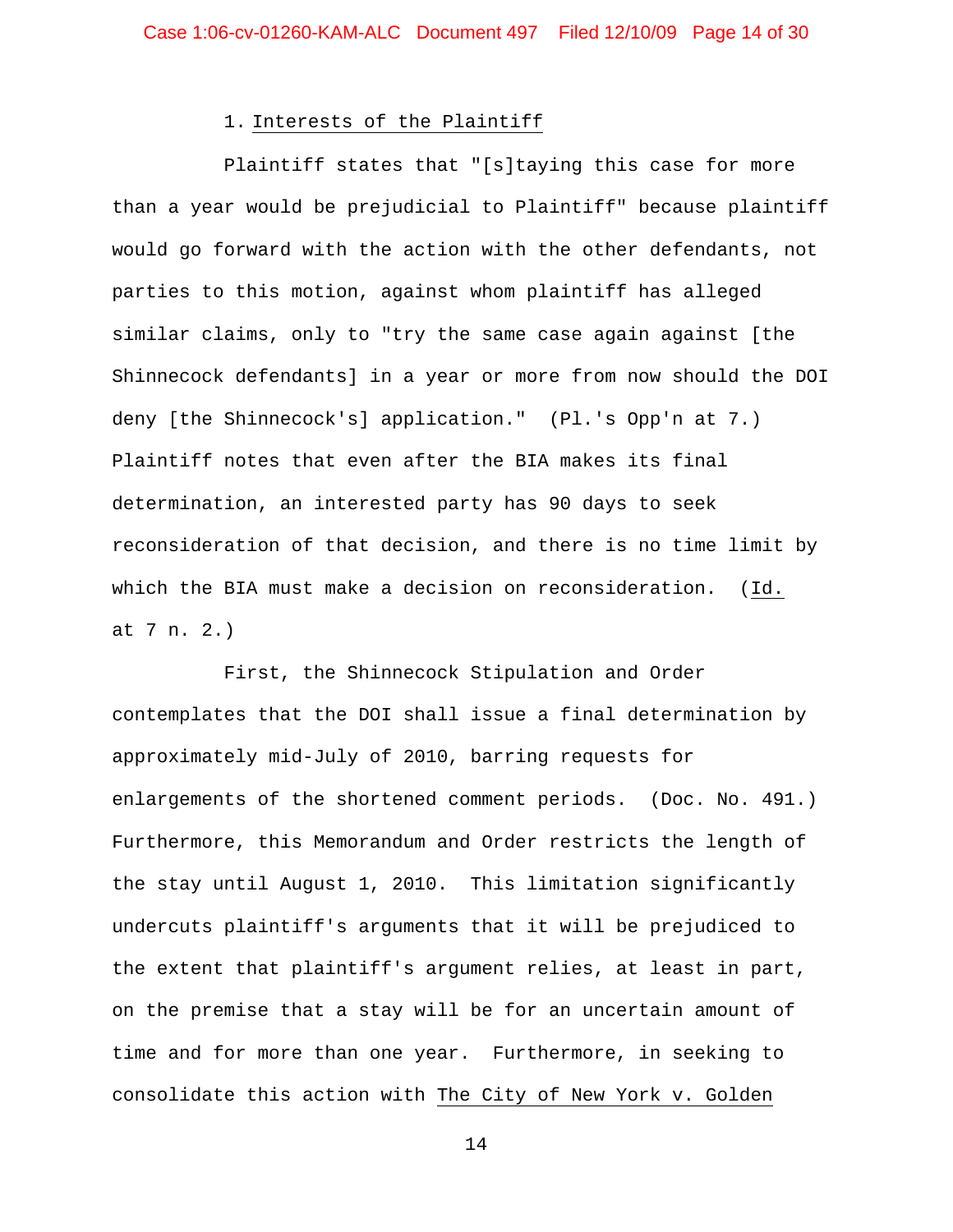Feather Smoke Shop, Inc., et al., No. 08-cv-03966 (CBA)

(E.D.N.Y. 2008), a case filed two years after the present action, plaintiff has implicitly acknowledged that a delay would not be prejudicial in all circumstances.

The court is not persuaded by the plaintiff's argument that staying the case against the Shinnecock defendants and allowing it to go forward against certain defendants unrelated to the Shinnecock defendants automatically results in prejudice, particularly where the plaintiff chose to name parties unrelated to the Shinnecock defendants in its complaint. At some point in time, plaintiff will have to seek discovery from these separate and distinct entities, and engage in any pre-trial motion practice based on the distinct discovery obtained. As a result, the only point at which the plaintiff might be prejudiced, at least financially, is if this case should proceed to trial without the Shinnecock defendants. However, considering that the parties are still engaged in preliminary motion practice, a potential trial without the Shinnecock defendants weighs minimally in favor of plaintiff's position.

Further, the court notes that the Shinnecock defendants have indicated that, if a stay is denied, they will pursue discovery and request a hearing for the court to determine the Shinnecock's tribal status. Regardless of whether the court would actually grant such a request given that some of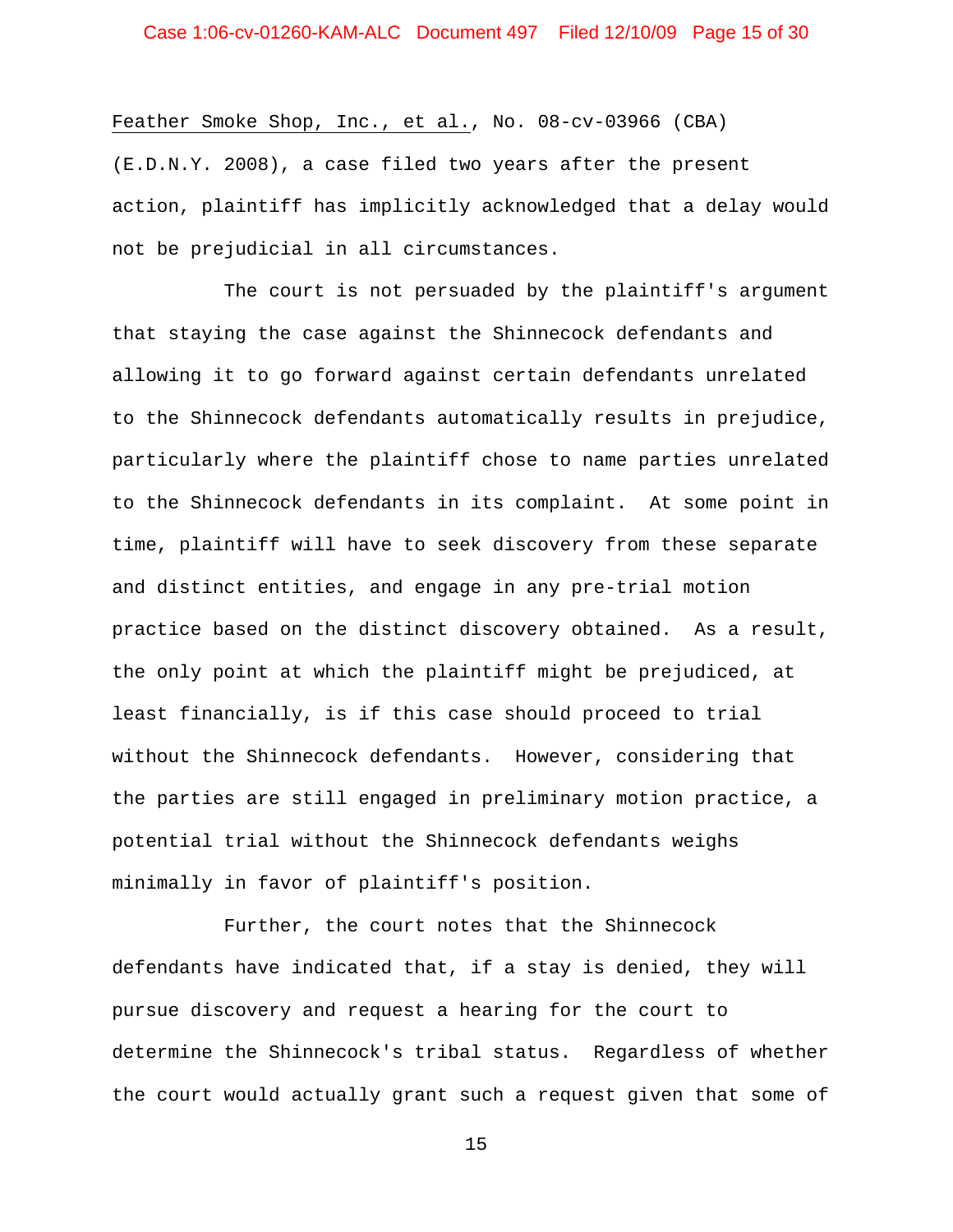# Case 1:06-cv-01260-KAM-ALC Document 497 Filed 12/10/09 Page 16 of 30

the Shinnecock previously chose not to take the opportunity to engage in tribal discovery relating to a tribal status hearing, additional motion practice surrounding this issue would further delay the matter, and require all parties to incur additional expenses. Therefore, on balance, the delay of awaiting a BIA determination is minimized by a stay.

#### 2. Interests of the Shinnecock Defendants

The court finds that the Shinnecock defendants' interests warrant a stay in this case. Defendants argue that a stay is necessary because, if the Shinnecock is recognized as a tribe by the BIA, the Shinnecock and its tribal officials will enjoy sovereign immunity and be able to redirect the scarce funds being used to defend this action back into the community. (Defs.' Mem. at 8-9.)

The court agrees that waiting for a BIA determination as to tribal status would potentially save the Shinnecock and tribal officials unnecessary and costly litigation expenses, should the Shinnecock gain tribal recognition through the BIA. If the Shinnecock is recognized, it and the tribal officials, to the extent that they are alleged to have acted in their tribal capacity, would be immune from suit. If the Shinnecock is not recognized, the suit will go forward. The slight delay that results from staying the matter in the interest of saving the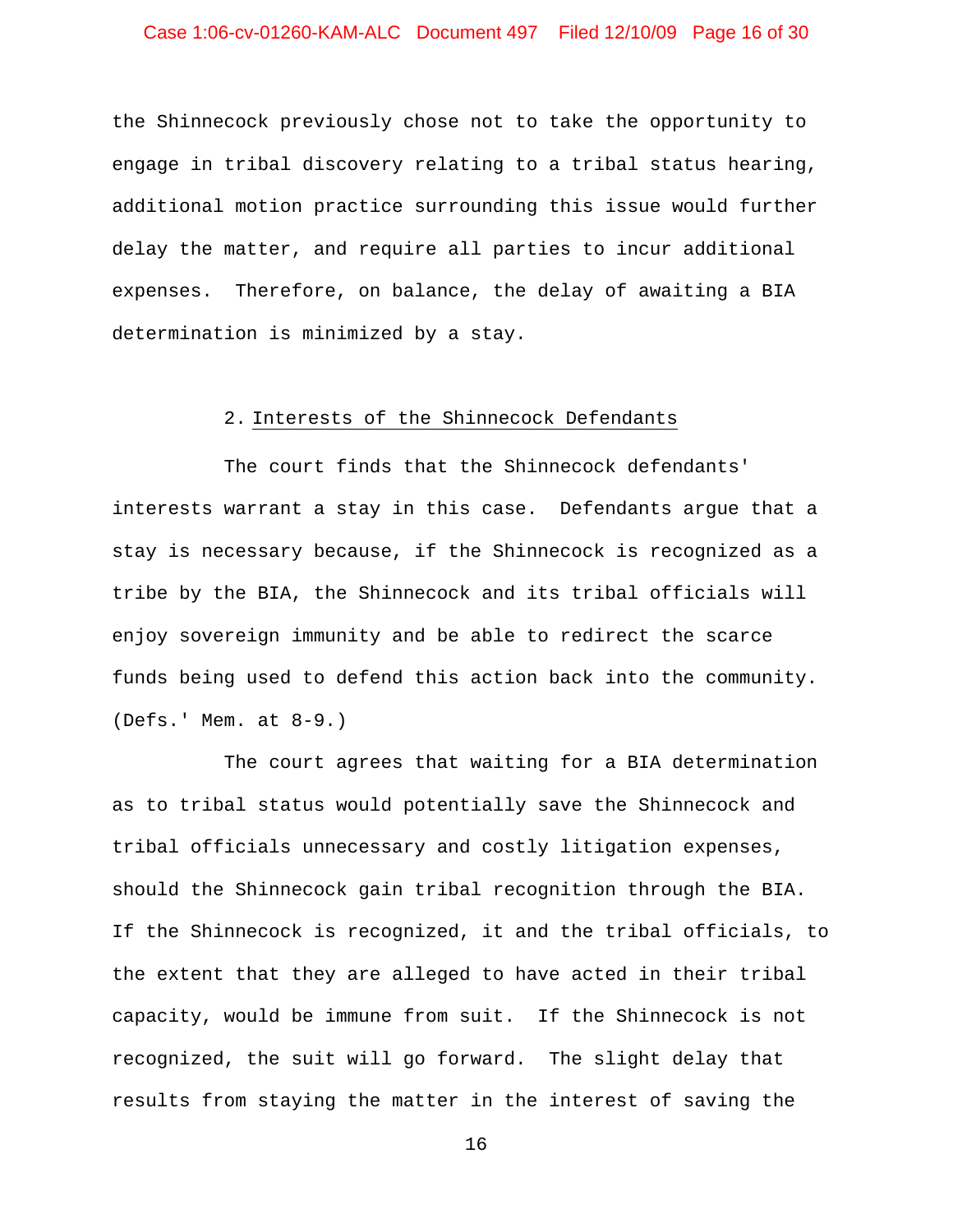# Case 1:06-cv-01260-KAM-ALC Document 497 Filed 12/10/09 Page 17 of 30

Shinnecock and the tribal officials – as well as the plaintiff – discovery and litigation expenses is warranted. This delay is particularly palatable because at stake in the BIA's determination is the Shinnecock's sovereign immunity. A tribe's "full enjoyment of its sovereign immunity is irrevocably lost once the [t]ribe is compelled to endure the burdens of litigation." Kiowa Indian Tribe of Okla. v. Hoover, 150 F.3d 1163, 1172 (10th Cir. 1998). Although the BIA could decide that the Shinnecock is not entitled to tribal status, the Shinnecock and the tribal officials have an interest in protecting their sovereign immunity in the event that they are entitled to it.

Other than the tribe and its officials, the additional Shinnecock defendants also have an interest in staying this matter to avoid unnecessary litigation expenses, as well as to ensure that this litigation proceeds along the proper path. If the Shinnecock is recognized as a tribe by the BIA, presumably these defendants will attempt to establish that they are arms of the tribe. However, if the Shinnecock is not recognized, establishing this fact would be unnecessary. Therefore, not only would proceeding against these defendants risk unnecessary litigation and related expenses, but, if the Shinnecock is recognized, it would require these defendants to change their litigation strategy mid-course.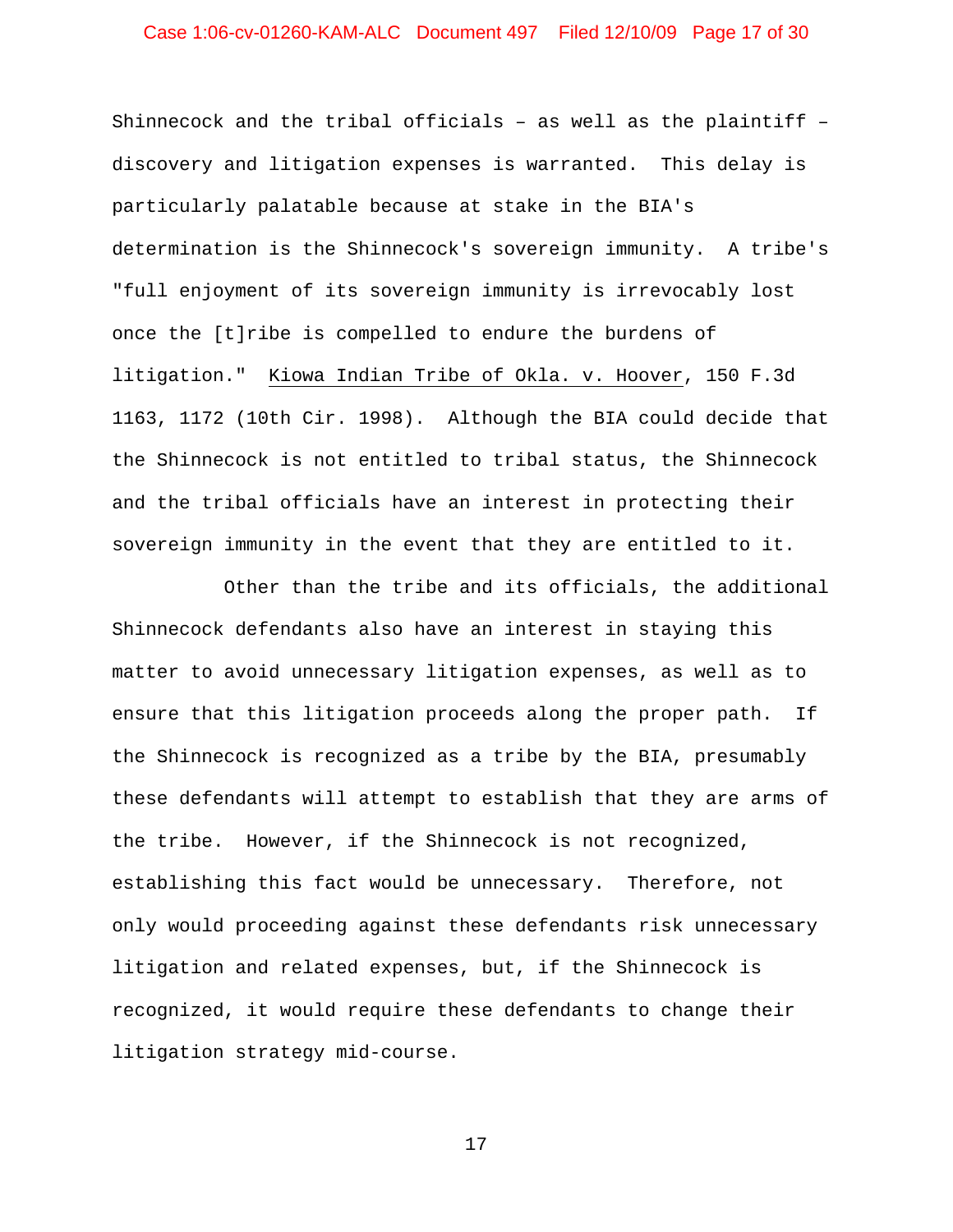# 3. Interests of the Court, the Public and Non-parties

The court also finds that the interests of the court, public, and non-parties weigh in favor of a stay. Should the case proceed and the BIA then recognize the Shinnecock's tribal status, the Shinnecock would be entitled to immunity. As a result, time and resources would have been wasted on litigation against a party improperly before the court. Therefore, staying the action avoids a possibility of unnecessary litigation by both parties, which, in the court's view, outweighs the plaintiff's interest in avoiding a possibility of an unnecessary delay.

Furthermore, as embodied in the policies behind the primary jurisdiction doctrine, discussed supra, a "court should delay forging ahead when there is a likelihood that agency action may render a complex fact pattern simple or a lengthy judicial proceeding short." Golden Hill, 39 F.3d at 60. "The BIA's resolution of . . . factual issues regarding tribal status will be of considerable assistance to the district court" in ultimately determining the Shinnecock defendants' immunity from suit. Id. If the BIA determines tribal status, the court will not need to determine whether it should do so, given the parties' prior positions with regard to the Shinnecock's previously anticipated Rule 12(b)(1) motion. Further, assuming that litigating the Shinnecock's tribal status at this juncture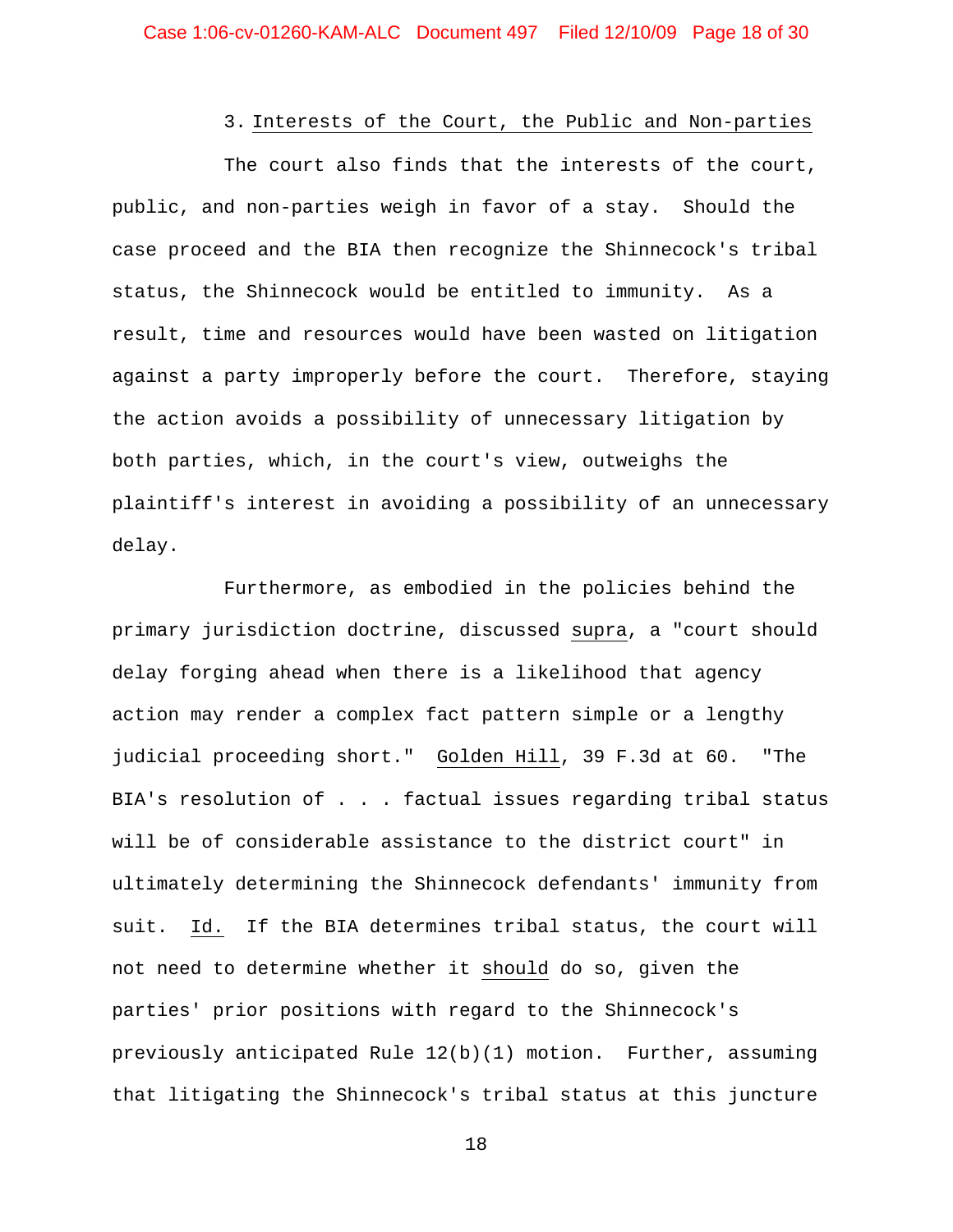# Case 1:06-cv-01260-KAM-ALC Document 497 Filed 12/10/09 Page 19 of 30

would be appropriate, the court's resources are conserved in so far as it will not, at least until the BIA's determination, need to consider whether the smoke shops are tribal entities. Therefore, the court finds that substantial judicial resources would be conserved, given the fact-intensive nature of tribal recognition.

Additionally, the court finds that the interests of the public and non-parties weigh in favor of a stay. A stay will ultimately ensure that the Shinnecock defendants are properly before the court, and, therefore, that the court is acting within the "limits of the judicial power of the United States." Steel Co. v. Citizens for a Better Env't, 523 U.S. 83, 94-95 (1998) (quotations omitted). Moreover, a stay is consistent with the policies of the primary jurisdiction doctrine in that it ensures that the court is not encroaching on the powers of the executive and that there is "consistency and uniformity" in the results of tribal status determinations where a tribe has applied to the BIA for federal recognition. Golden Hill, 39 F.3d at 59. As a result of the foregoing analysis, the court finds that the primary jurisdiction doctrine and the competing interests warrant a stay with limitation. If the BIA has not made a determination of tribal status by August 1, 2010, defendants shall show cause on that date as to why the stay should not be lifted.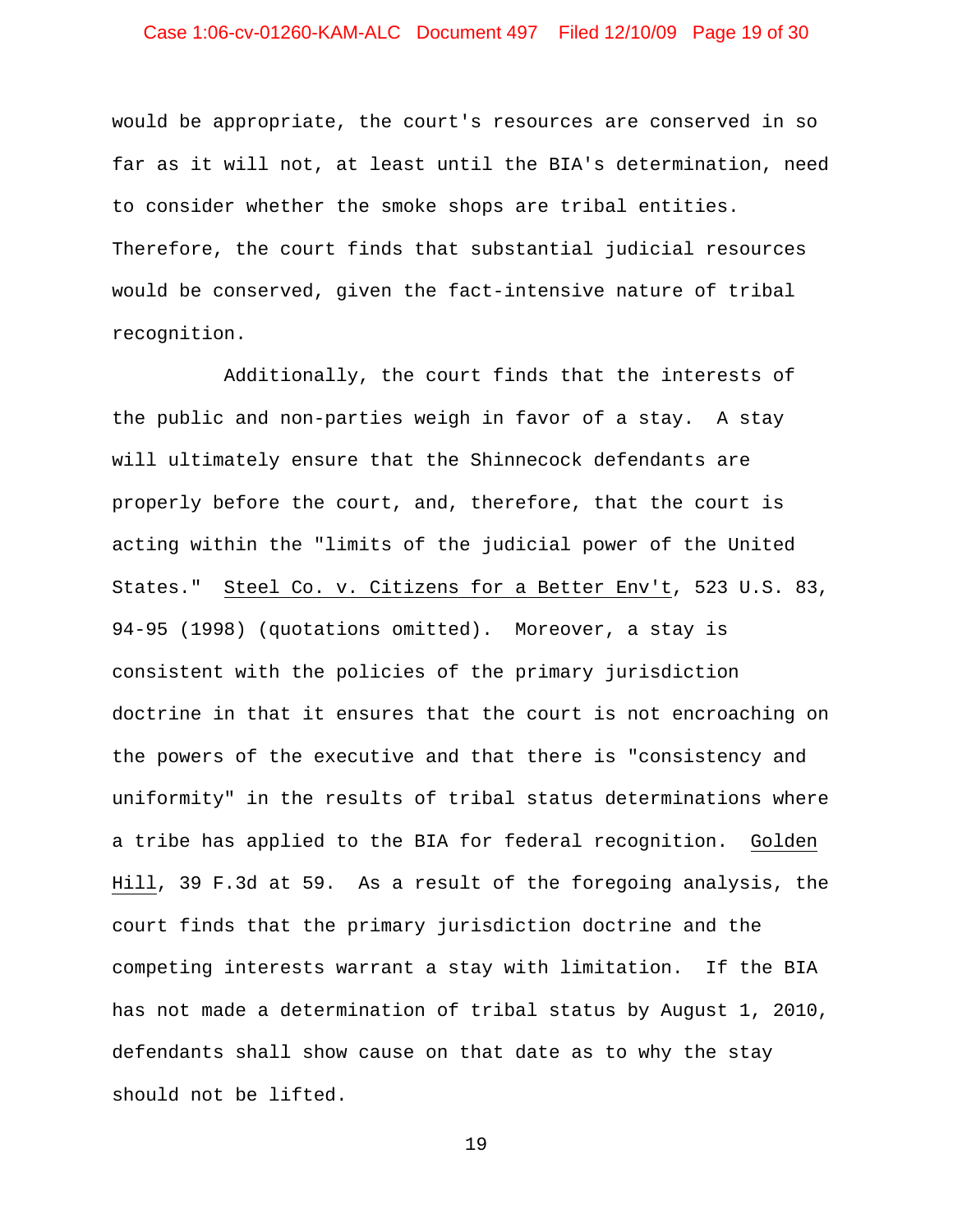# **II. Waiver of Sovereign Immunity Due to Certain of the Shinnecock Defendants' Assertion of Counterclaims**

Plaintiff argues that recognition by the BIA is irrelevant in this case because, even if otherwise entitled to immunity, the Shinnecock defendants have waived it by asserting counterclaims against the plaintiff. The Shinnecock Nation, Bess, Wright, and Gumbs have asserted defamation, abuse of process and prima facie tort counterclaims. (Doc. No. 404.) Gumbs, in his individual capacity, and the Shinnecock Trading Post have asserted counterclaims alleging false advertising, deceptive trade practices and interference with prospective advantage in addition to counterclaims for defamation, abuse of process and prima facie tort. (Doc. No. 405.) The court notes that the BNB Tobacco Products, Bess, Vieira, Raindrop's Quick Stop, and True Native Smoke Shop defendants have not asserted counterclaims, to date. Therefore, plaintiff's argument is inapplicable to these defendants.

In support of its argument, plaintiff cites two cases from the Northern District of New York, each finding that the plaintiff sovereigns, one of which was New York State, the other an Indian tribe, waived their immunity defense by commencing an action, and rejecting the plaintiffs' motions to dismiss counterclaims on the basis of sovereign immunity. (Pl.'s Opp'n at 9 (citing State of New York v. Oneida Indian Nation of New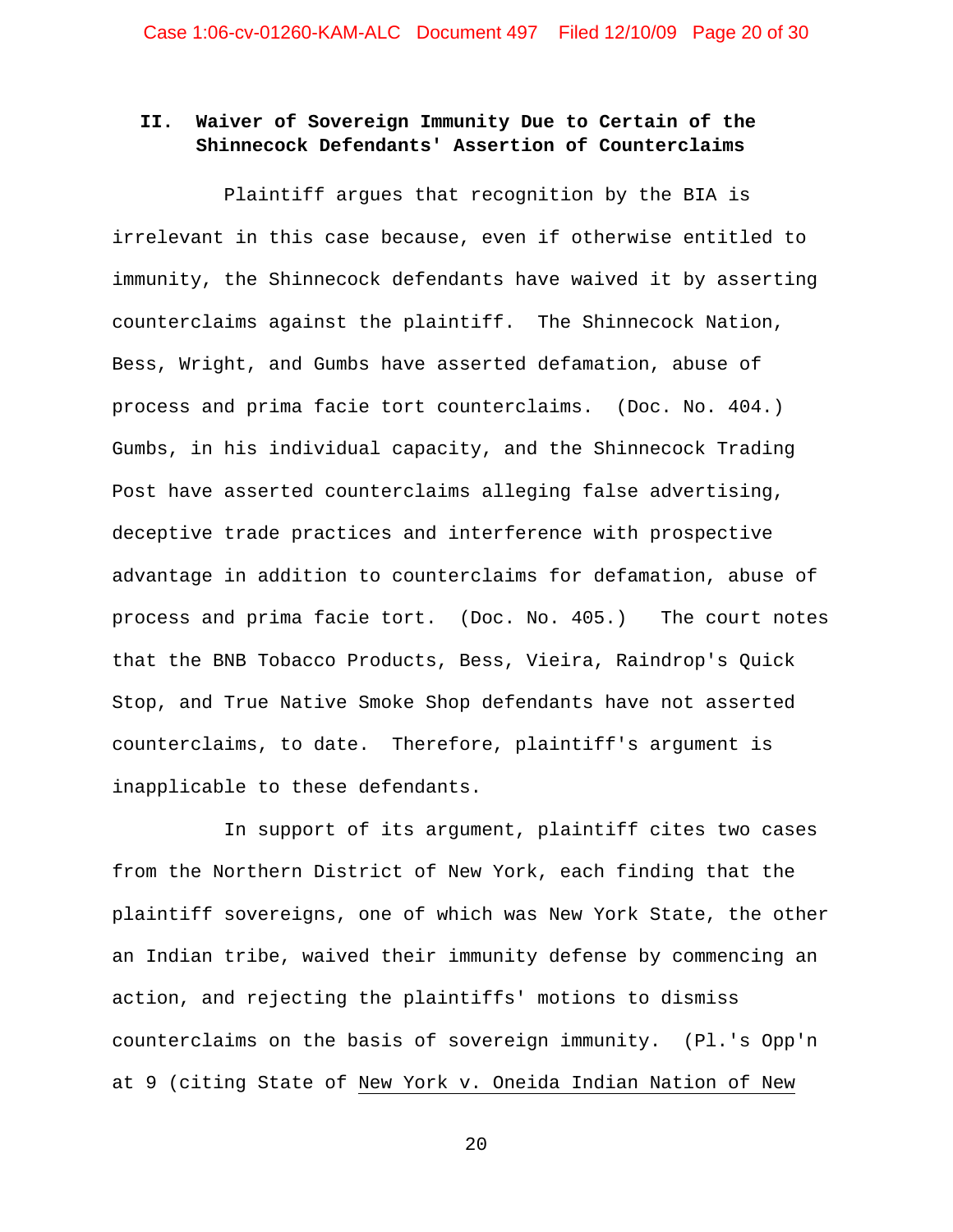York, No. 95-cv-554, 2007 WL 2287878, \*7 (N.D.N.Y. Aug. 7, 2007) ("Oneida I"); Cayuga Indian Nation of New York v. Village of Union Springs, 293 F. Supp. 2d 183, 195 (N.D.N.Y. 2003).) As the Oneida Indian Nation v. New York ("Oneida II") court stated, it is "well established that when . . . an Indian tribe initiates a lawsuit, a defendant may assert counterclaims that sound in recoupment even absent a statutory waiver of immunity." Oneida II, 194 F. Supp. 2d 104, 136 (N.D.N.Y. 2002) (emphasis added) (holding that counterclaims against the United States are permissible if it arises out of the same transaction that grounds the main action, and requests only a set-off in damages, not affirmative recovery (citing United States v. Forma, 42 F.3d 758, 764-65 (2d Cir. 1994))). In these cases, the sovereign entities affirmatively invoked federal court jurisdiction by initiating an action in federal court. The court's inquiry, therefore, focused on the scope of the sovereign plaintiff's waiver.

Here, however, unlike the authority proffered by plaintiff, the defendants did not invoke federal jurisdiction at the outset, but instead filed counterclaims. At first glance, the assertion of a counterclaim may appear akin to the "affirmative action" invoking federal court jurisdiction characterizing the initiation of a lawsuit. However, to hold that the initiation of a counterclaim constitutes a waiver of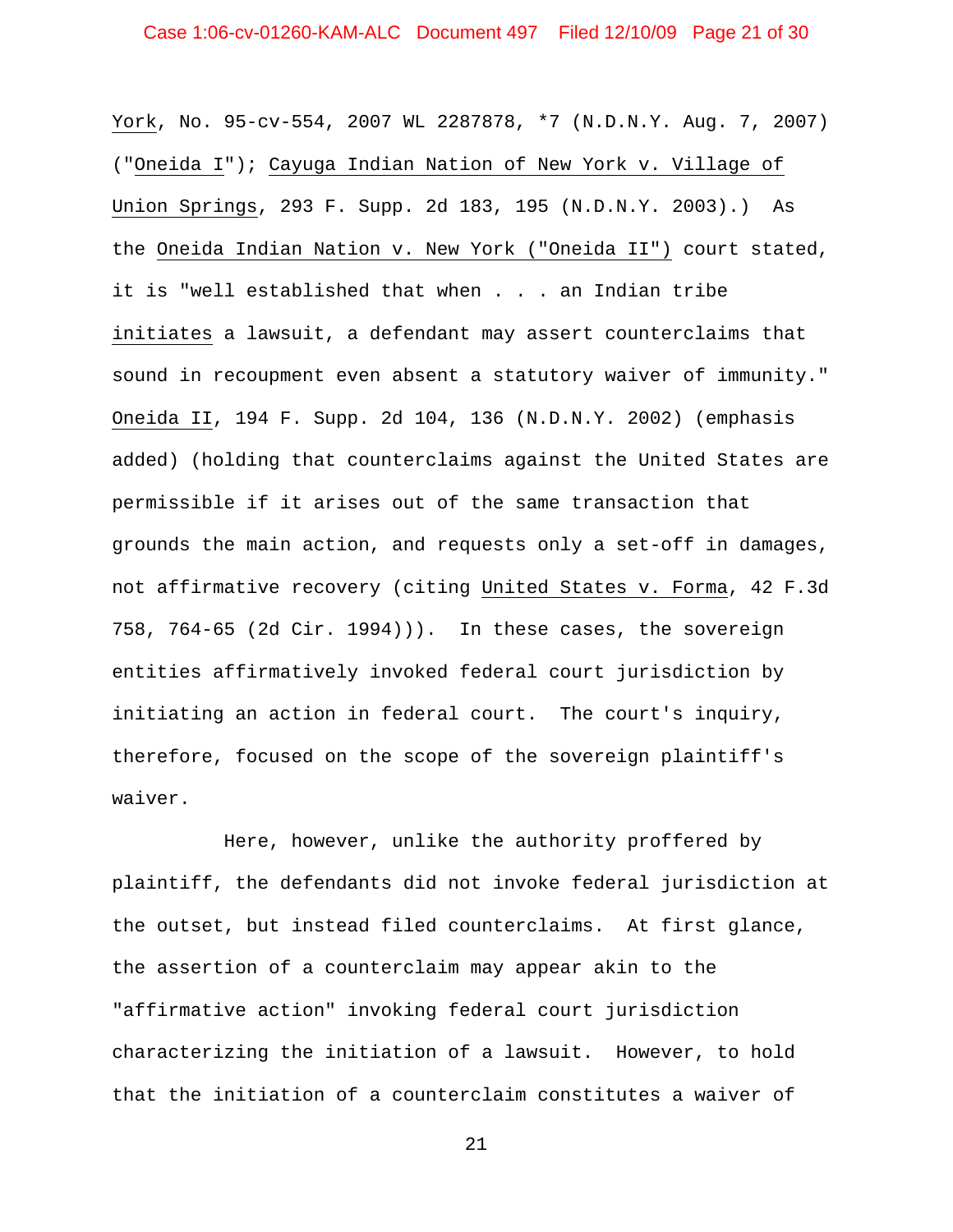# Case 1:06-cv-01260-KAM-ALC Document 497 Filed 12/10/09 Page 22 of 30

immunity in the same way that the initiation of a lawsuit does would require a sovereign defendant "to give up other valid defenses in order to preserve its immunity defense." Skelton v. Henry, 390 F.3d 614, 618 (8th Cir. 2004).

Recognizing that a sovereign should not be required to waive defenses, circuit courts determine whether a sovereign defendant has waived its immunity through its litigation conduct by determining if the defendant's conduct affirmatively invoked the jurisdiction of federal court, rather than being merely defensive. See Aholelei v. Dep't of Pub. Safety, 488 F. 3d 1144, 1149 (9th Cir. 2007); Skelton, 390 F.3d at 618; New Hampshire v. Ramsey, 366 F.3d 1, 16 (1st Cir. 2004) (inquiring whether a sovereign defendant's litigation conduct evidences a "clear choice to submit its rights for adjudication in the federal courts"). If the defendant's litigation conduct affirmatively invokes federal court jurisdiction, courts find that the defendant waived its sovereign immunity. See, e.g., Mohegan Tribe v. State of Conn., 528 F. Supp. 1359, 1367 (D. Conn. 1982). Courts have held that defendants invoke federal court jurisdiction by removing a case to federal court and defending a case on the merits through final judgment without raising an immunity defense. Lapides v. Bd. of Regents of Univ. Sys. of Ga., 535 U.S. 613, 624 (2002) (by joining the removal of an action to federal court a state waived its 11th Amendment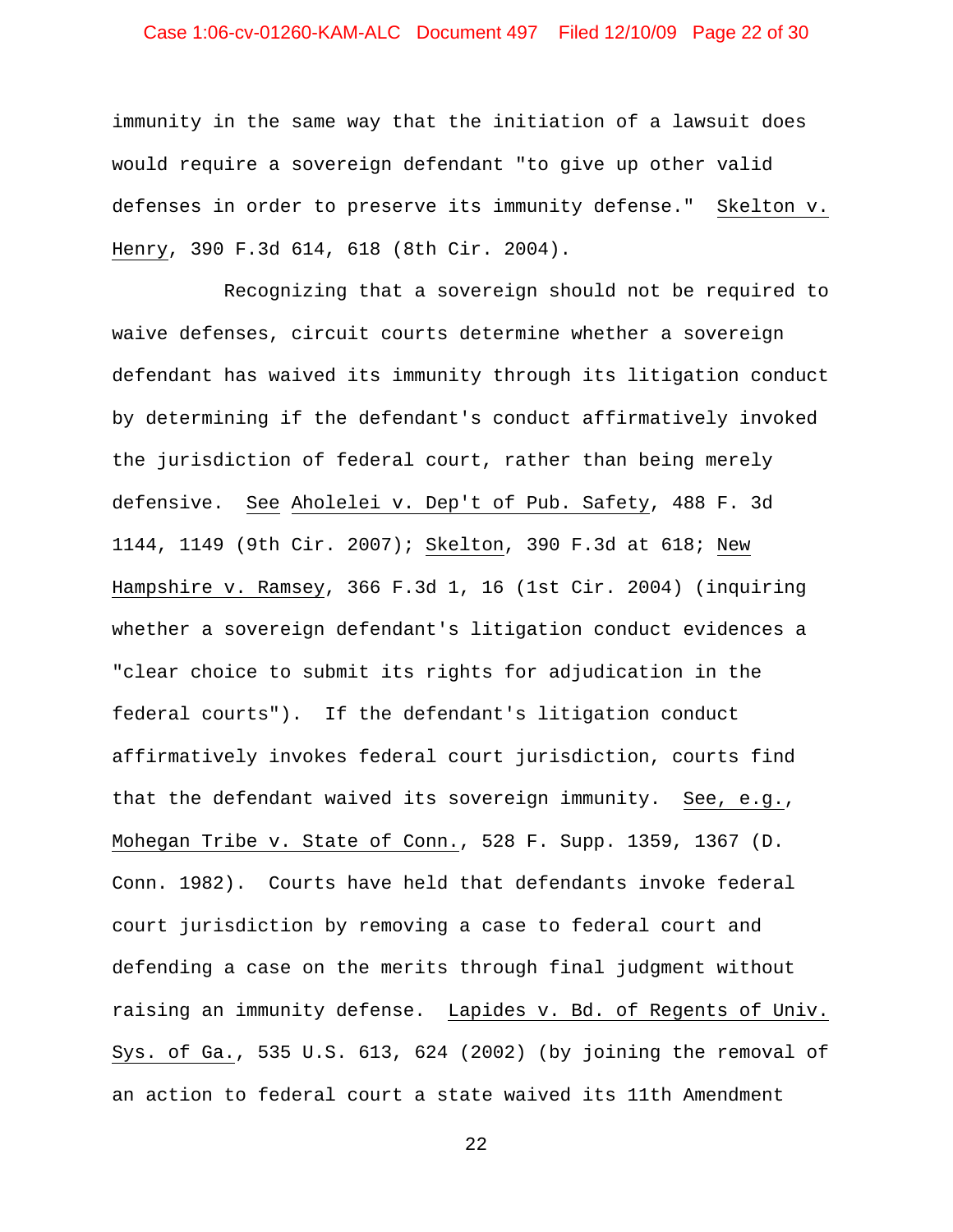# Case 1:06-cv-01260-KAM-ALC Document 497 Filed 12/10/09 Page 23 of 30

immunity); Meyers v. Texas, 410 F.3d 236, 248 (4th Cir. 2005) (citing cases). For example, the state in Ramsey failed to raise a sovereign immunity defense and "expressed a clear choice to submit its rights for adjudication in the federal courts" by "voluntarily invok[ing] the jurisdiction of a federal agency, the [United States Department of Education], and the federal courts in review of the agency determination." Ramsey, 366 F.3d at 16. In Skelton, by contrast, the court held that a state's assertion of a counterclaim and third party complaint were not sufficient to waive a claim of Eleventh Amendment immunity asserted in the same document. Skelton, 390 F.3d at 618.

In light of this authority, the court finds that the proper analysis of whether defendants waived sovereign immunity is to determine if their actions affirmatively invoke federal court jurisdiction. If there has been a waiver by litigation conduct, the court finds that the proper inquiry is to then determine the scope of the waiver. See Koehler v. Iowa Coll. Student Aid Comm'n (In re Koehler), 204 B.R. 210, 221 (Bankr. D. Minn. 1997) ("the filing of [defendant's] Counterclaim in the current proceeding constitutes a waiver of its Eleventh Amendment immunity with respect to any claims asserted against it that arise out of the same transaction or occurrence upon which its Counterclaim is based"); cf. Oneida II, 194 F. Supp. 2d at 136 (finding the counterclaims arose out of the same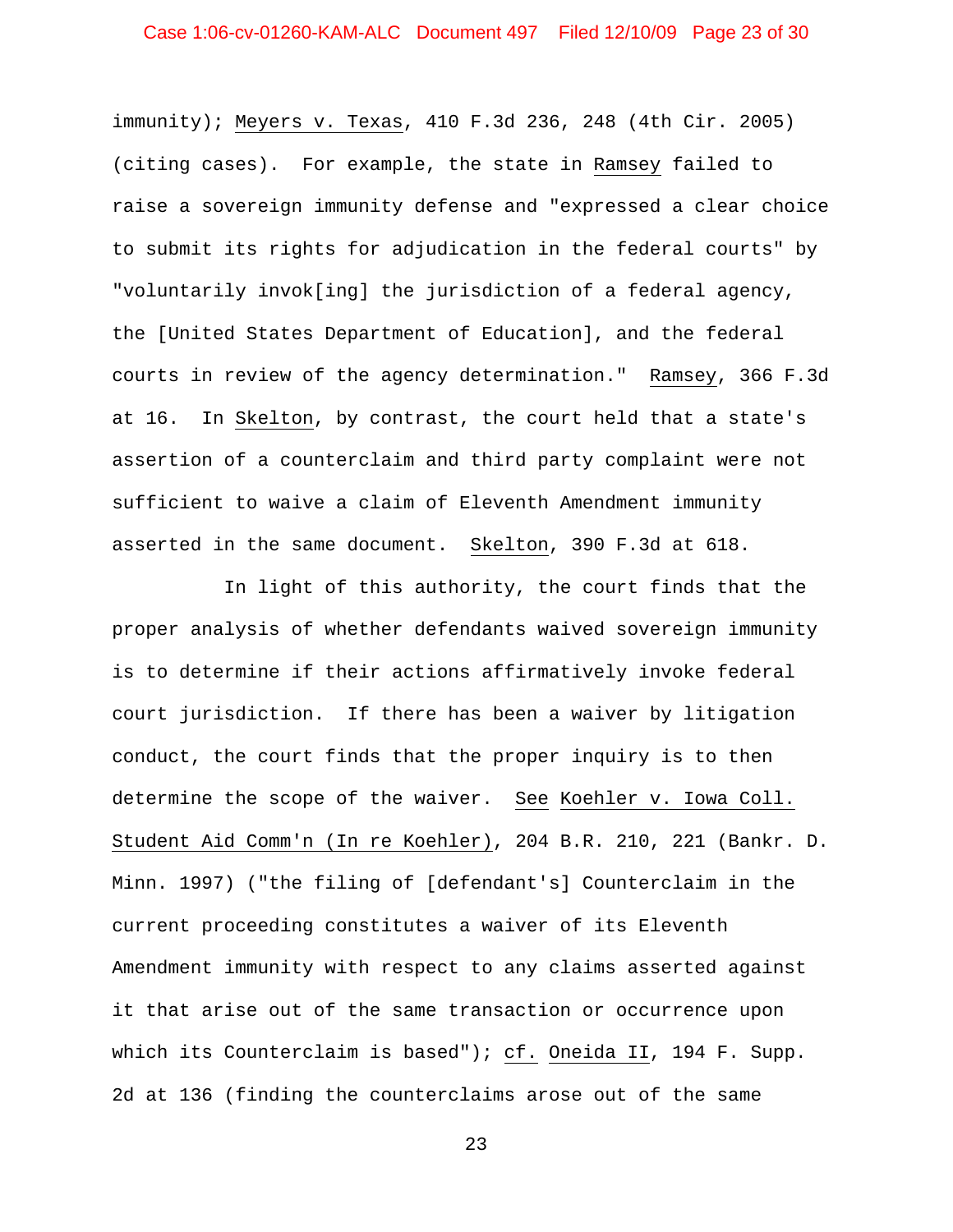# Case 1:06-cv-01260-KAM-ALC Document 497 Filed 12/10/09 Page 24 of 30

transactions as the main claim and sought similar relief, therefore immunity was waived by the sovereign plaintiff); Mohegan Tribe, 528 F. Supp. at 1367 (the counterclaim sought the full value of any improvements made on the land, rather than a defensive claim for recoupment, therefore, the state waived immunity to tribe's NonIntercourse Act claim).

In their Answer to the Second Amended Complaint, the Shinnecock Nation, and the senior tribal official defendants Gumbs, Bess, and Wright asserted the defense of sovereign immunity and counterclaims. (Doc. No. 404.) Like the case before the Eighth Circuit in Skelton, the counterclaims were asserted in the same document as the affirmative defense of immunity. As held by the Eighth Circuit, this conduct is not sufficient to waive a defense of immunity because the defendants did not voluntarily invoke the jurisdiction of the court by filing a counterclaim and did not "selectively invoke[] immunity to achieve litigation advantages." Skelton, 390 F.3d at 618. By filing the counterclaim at a time when the viability of the defendants' immunity defense was in question, these defendants cannot be found to have waived their immunity defense. State Contr. & Eng'g Corp. v. Fla., 258 F.3d 1329, 1337 (Fed. Cir. 2001). As a result, the court finds that these defendants have not waived their immunity defense by asserting counterclaims and a stay is appropriate.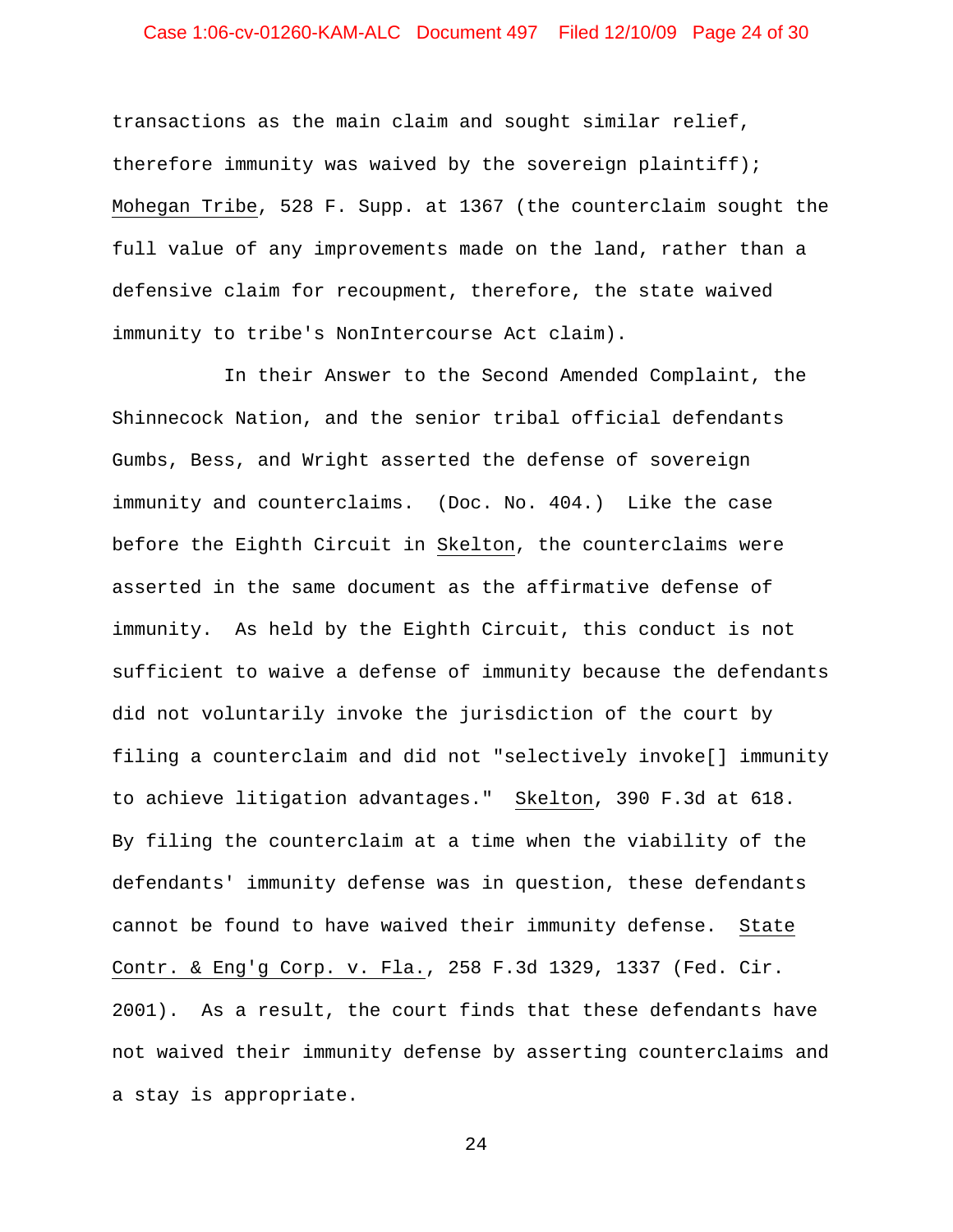# Case 1:06-cv-01260-KAM-ALC Document 497 Filed 12/10/09 Page 25 of 30

By contrast, the Gumbs defendants did not assert a defense of sovereign immunity in their Answer. Furthermore, these defendants, who have been parties to this action since its inception, previously withdrew their motion to dismiss for lack of subject matter jurisdiction on the basis of tribal sovereign immunity. Since withdrawing that motion approximately two years ago, the Gumbs defendants have not pursued a sovereign immunity defense. Now, the Gumbs defendants seek a stay in this action pending a determination by the BIA on the tribal status of the Shinnecock, implicitly with the intention of invoking sovereign immunity as a defense against the plaintiff's claims should the Shinnecock be recognized.

The court finds that the Gumbs defendants' conduct constitutes a "selective[] invo[cation of] immunity to achieve litigation advantages." Skelton, 390 F.3d at 618. The Gumbs defendants' filing of counterclaims is an affirmative act, rather than a "defensive move . . . []compatible with an intent to preserve sovereign immunity." Aholelei, 488 F.3d at 1149. Therefore, the Gumbs defendants' litigation conduct constitutes a limited waiver of sovereign immunity for claims against them that "arise[] out of the same subject as the[ir counterclaims] and [are] based on issues asserted in the [Answer]." Cayuga, 293 F. Supp. 2d at 194; see Okla. Tax Comm'n v. Citizen Band Potawatomi Indian Tribe of Okla., 498 U.S. 505, 509 (1991)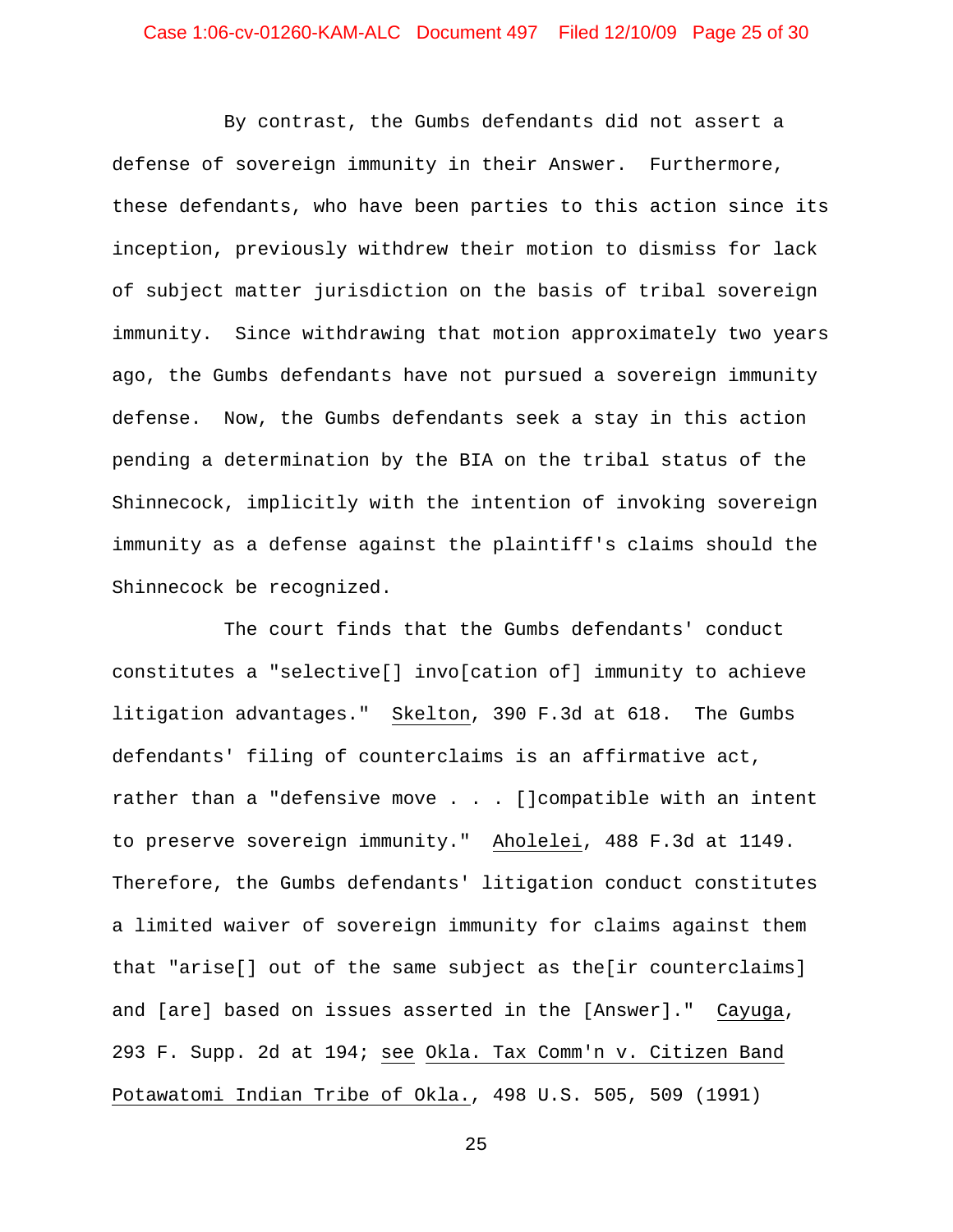# Case 1:06-cv-01260-KAM-ALC Document 497 Filed 12/10/09 Page 26 of 30

(stating that when an Indian tribe invokes the jurisdiction of the federal courts by initiating an action, a tribe does not waive its immunity from actions that could not have otherwise have been brought against it).

To determine the scope of the Gumbs defendants' waiver of sovereign immunity by litigation, courts use a similar "arising from the same transaction or occurrence" analysis as when identifying compulsory counterclaims. In re Koehler, 204 B.R. at 221 (citing Cochrane v. Iowa Beef Processors, Inc., 596 F.2d 254, 264 (8th Cir. 1979), cert. denied, 442 U.S. 921 (1979); Univ. Med. Ctr. v. Sullivan (In re Univ. Med. Ctr.), 973 F.2d 1065, 1086-87 (3d Cir. 1992); United States v. Bulson (In re Bulson), 117 Bankr. 537, 541 (B.A.P. 9th Cir. 1990), aff'd 974 F.2d 1341 (9th Cir. 1992)). There must be a "logical relationship" between the sovereign's claim and its adversary's counterclaim for the sovereign to have waived sovereign immunity. See Jones v. Ford Motor Credit Co., 358 F.3d 205, 209 (2d Cir. 2004) (identifying compulsory counterclaims). "This inquiry is flexible and 'attempts to analyze whether the essential facts of various claims are so logically connected that considerations of judicial economy and fairness dictate that all the issues be resolved in one lawsuit.'" Computer Assocs. Int'l, Inc. v. Altai, Inc., 893 F.2d 26, 29 (2d Cir.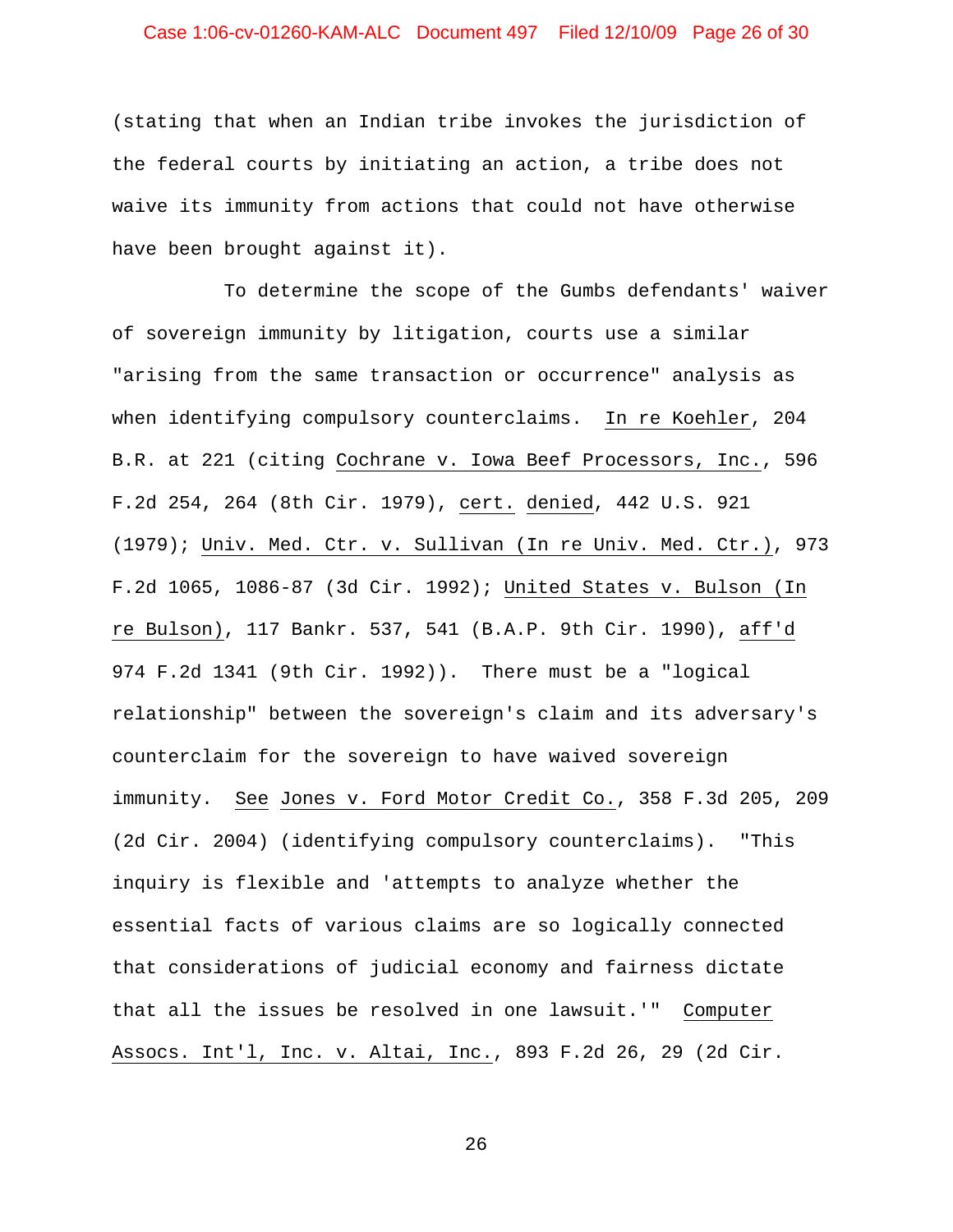1990) (quoting Harris v. Steinem, 571 F.2d 119, 123 (2d Cir. 1978)).

The court finds that plaintiff's claims do not arise out of the same transaction or occurrence as the defendants' counterclaims. Therefore, the Gumbs defendants' conduct, even though characterized as affirmative rather than defensive, does not constitute a waiver by litigation of sovereign immunity for the claims contained in plaintiff's complaint. Although the plaintiff's main claims and defendants' counterclaims allege violations of the same state laws, they present different "essential facts."

The Gumbs defendants' First, Second, Third, and Seventh causes of action, alleging defamation and prima facie tort based on defamation and initiation of the action, and their Sixth cause of action, alleging interference with prospective economic advantage, relate to the initiation of the lawsuit by plaintiff, or to conduct subsequent to the plaintiff's initiation of the lawsuit. As a result, the Gumbs defendants' assertion of counterclaims arising from the initiation of plaintiff's lawsuit and events transpiring subsequent to the commencement of the lawsuit has not waived their purported sovereign immunity as to plaintiff's present claims. See, e.g., Altai, 893 F.2d at 29 (claims of interference with contractual relations and business disparagement, libel and slander, related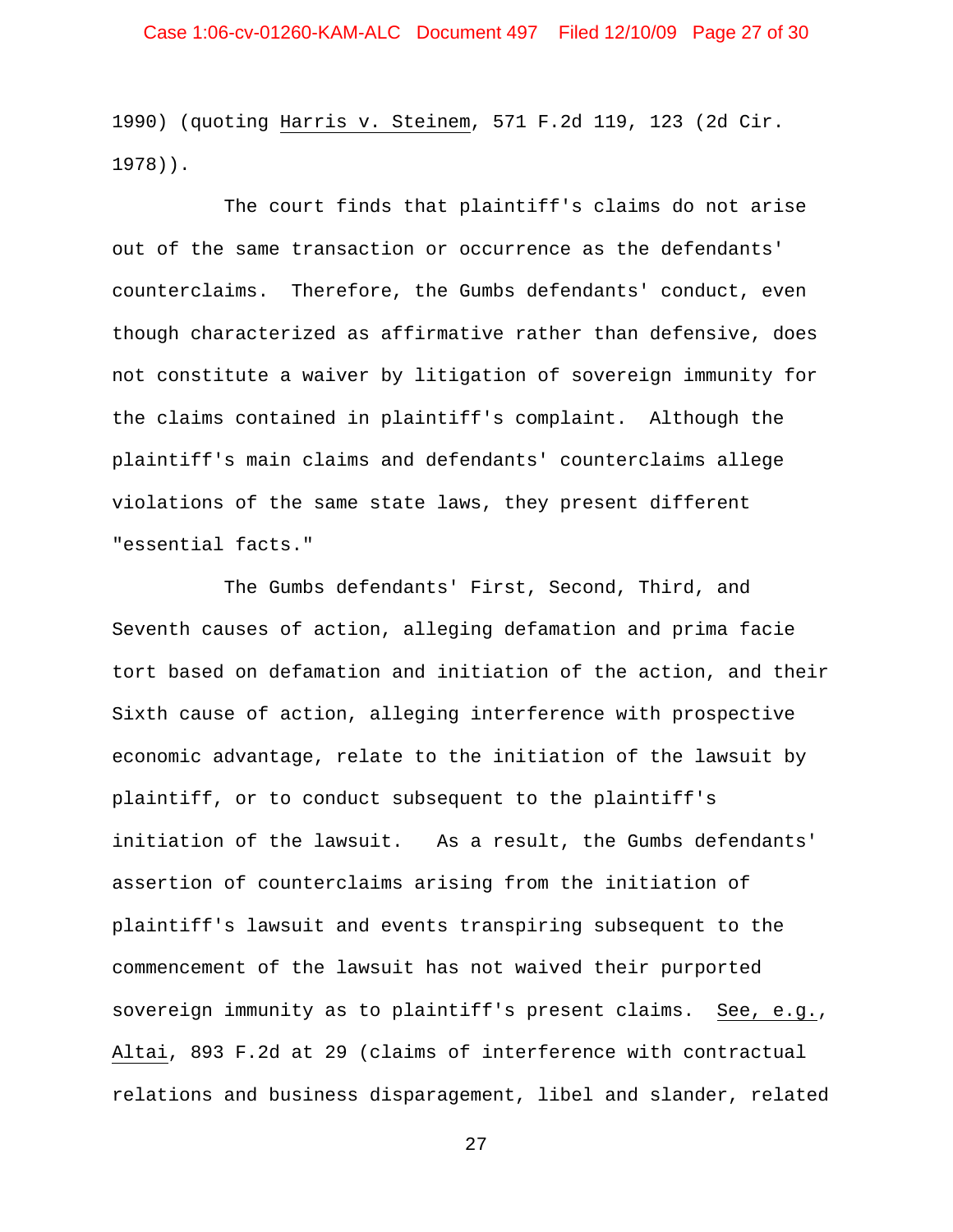# Case 1:06-cv-01260-KAM-ALC Document 497 Filed 12/10/09 Page 28 of 30

to the initiation of the lawsuit and subsequent conduct, and were not compulsory counterclaims); Harris, 571 F.2d at 124 (acknowledging that although plaintiff's success on the main claim would have defeated the counterclaim, "a counterclaim which stems from the filing of the main action and subsequent alleged defamations is not a compulsory counterclaim covered by Rule 13(a)").

Likewise, the Gumbs defendants' Fourth and Fifth counterclaims allege violations of New York State's General Business Law ("GBL") for plaintiff's allegedly deceptive advertising and deceptive trade practices based on the prices plaintiff advertised for items in its stores. In the parties' briefs regarding the plaintiff's motion to dismiss the Gumbs defendants' counterclaims, plaintiff argues that the Gumbs defendants' GBL counterclaims do not arise out of the same transaction or occurrence as plaintiff's claims and the Gumbs defendants do not contend otherwise. (Doc. Nos. 461, 463.) As discussed in this court's December 1, 2009 Memorandum and Order, the court agrees that the Gumbs defendants' GBL counterclaims do not arise out of the same transaction or occurrence as the plaintiff's claims. (Doc. No. 496.) Although the plaintiff's main claims and Gumbs defendants' GBL counterclaims allege violations of the same state laws, they present different "essential facts." The plaintiff's claims allege false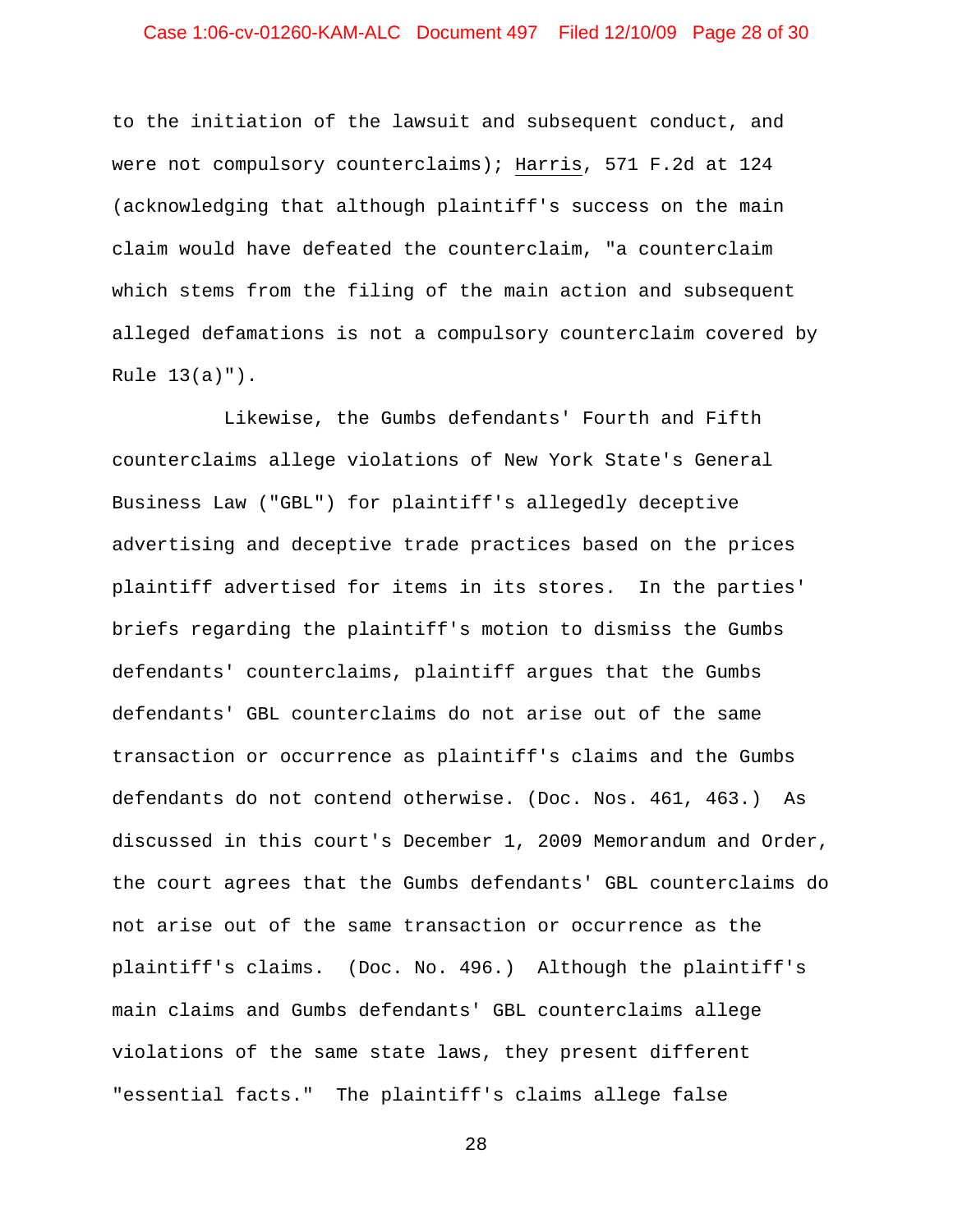# Case 1:06-cv-01260-KAM-ALC Document 497 Filed 12/10/09 Page 29 of 30

advertising of one specific item, "tax-free" cigarettes, whereas the Gumbs defendants' counterclaims are based on allegations of various types of false advertising regarding, inter alia, shelf unit prices and stock-keeping unit prices, container weight, quantity of product, product expiration dates, and the taxable status of unspecified "items" sold by plaintiff's supermarkets. The subject matter of the plaintiff's claims asserted against the Gumbs defendants is different from the Gumbs defendants' counterclaims. As such, the Gumbs defendants' waiver of any sovereign immunity defense does not include a waiver as to the plaintiff's claims against them.

To the extent that the assertion of these claims constitutes an affirmative act inconsistent with sovereign immunity, the plaintiff's claims fall outside of the scope of that waiver. Thus, the Gumbs defendants' purported sovereign immunity remains a potentially viable defense against the plaintiff's claims against the Gumbs defendants.

Because the sovereign immunity of the Shinnecock Nation is relevant to the court's subject matter jurisdiction over the Shinnecock defendants, despite the assertion of counterclaims by certain of these defendants, the court finds that a stay is appropriate pursuant to its analysis supra.